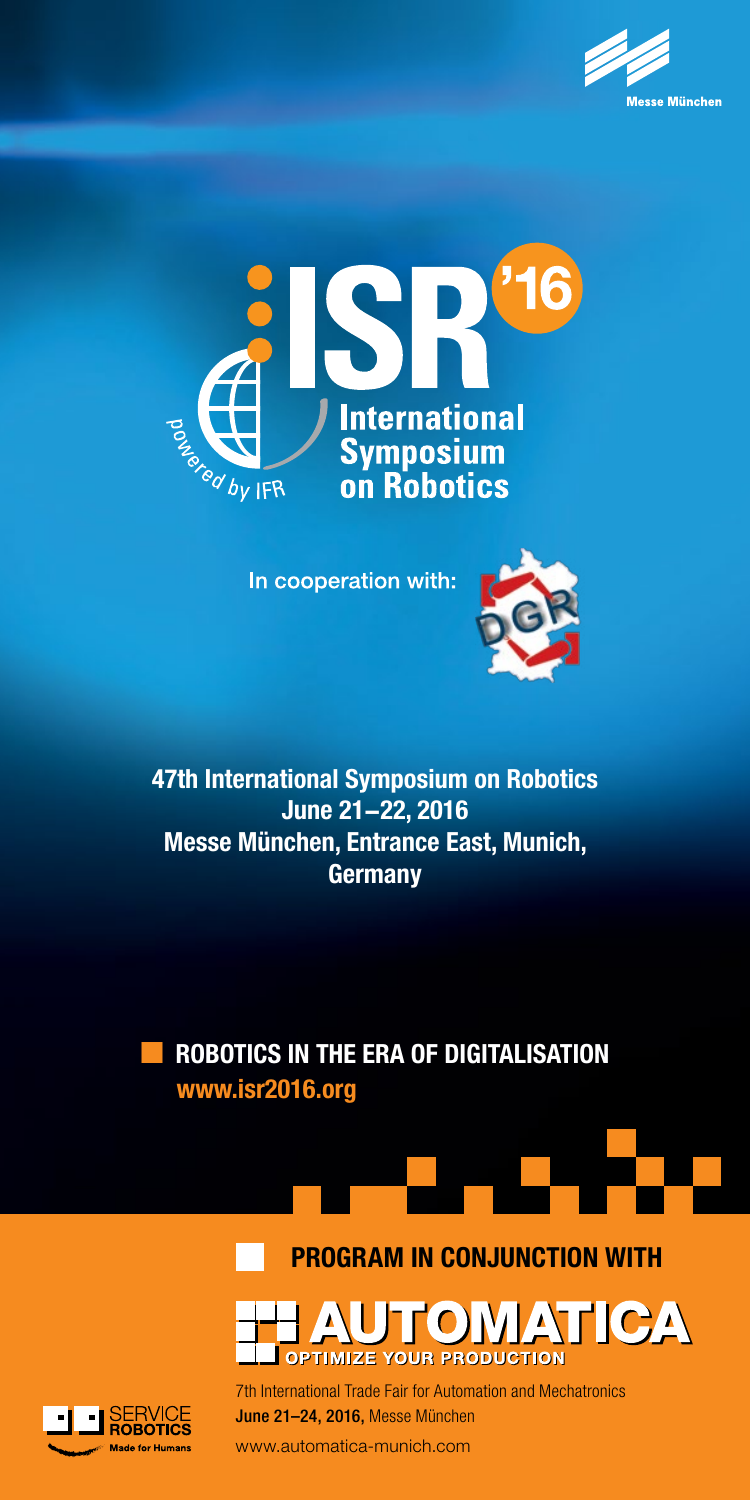## We would like to thank our sponsors of ISR 2016

Gold Sponsors:







Visit us at AUTOMATICA in Hall B5, Booth 320 Visit us at AUTOMATICA in Hall A5, Booth 502



ISR 2016 online: www.isr2016.org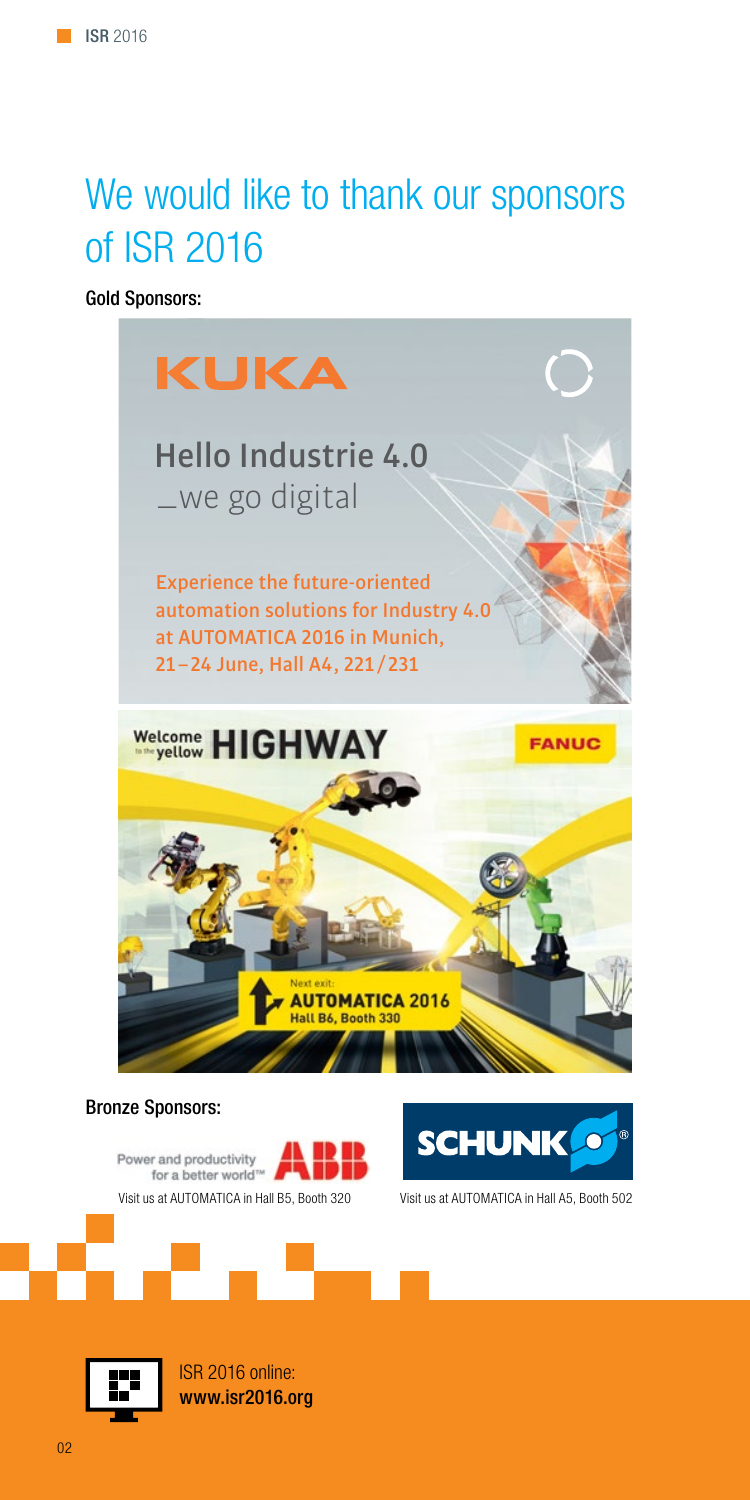## Welcoming the Chairs of ISR 2016

Robotics in the era of Digitalization! After two years the 47th International Symposium on Robotics, ISR 2016, will again be held in Munich, Germany, from June 21–22, 2016. This international conference is jointly organized by the Mechanical Engineering Industry Association (VDMA) and the Information Technology Society (ITG) within VDE, and is supported by Fraunhofer IPA and the German Society for Robotics (DGR). The International Trade Fair for Automation and Mechatronics **AUTOMATICA** has again been chosen as conference platform.

AUTOMATICA expects around 800 exhibitors and more than 35,000 visitors from June 21–24, 2016. As the fair will last longer than ISR 2016, there is the possibility and time for all conference participants to visit this interesting exhibition during and after the conference. In about 150 presentations, ISR 2016 will give many insights into the latest state–of–the–art robot technology to participants from both industry and science.

Sessions will be held on Modeling, Planning and Control, as well as Components & Technologies, while Robotics in Production / Industrial Robots will also be addressed, besides Service Robotics. Additionally, there will be sessions on Robotics in New Markets & Applications and on the Workplace of the Future. Presentations of the final nominees of the Joseph F. Engelberger Award and the IERA Award highlight the conference's gala banquet. Of course, there will be a conference poster session and video presentations of the latest robot developments, which can be attended between and parallel to the conference sessions.



Univ.–Prof. Dr.–Ing. Dr. h.c. mult. Alexander Verl, Chair of ISR 2016 on behalf of the International Federation of Robotics (IFR)



Prof. Dr.–Ing. Tamim Asfour, Co–Chair of ISR 2016 on behalf of the German Robotics Society (DGR)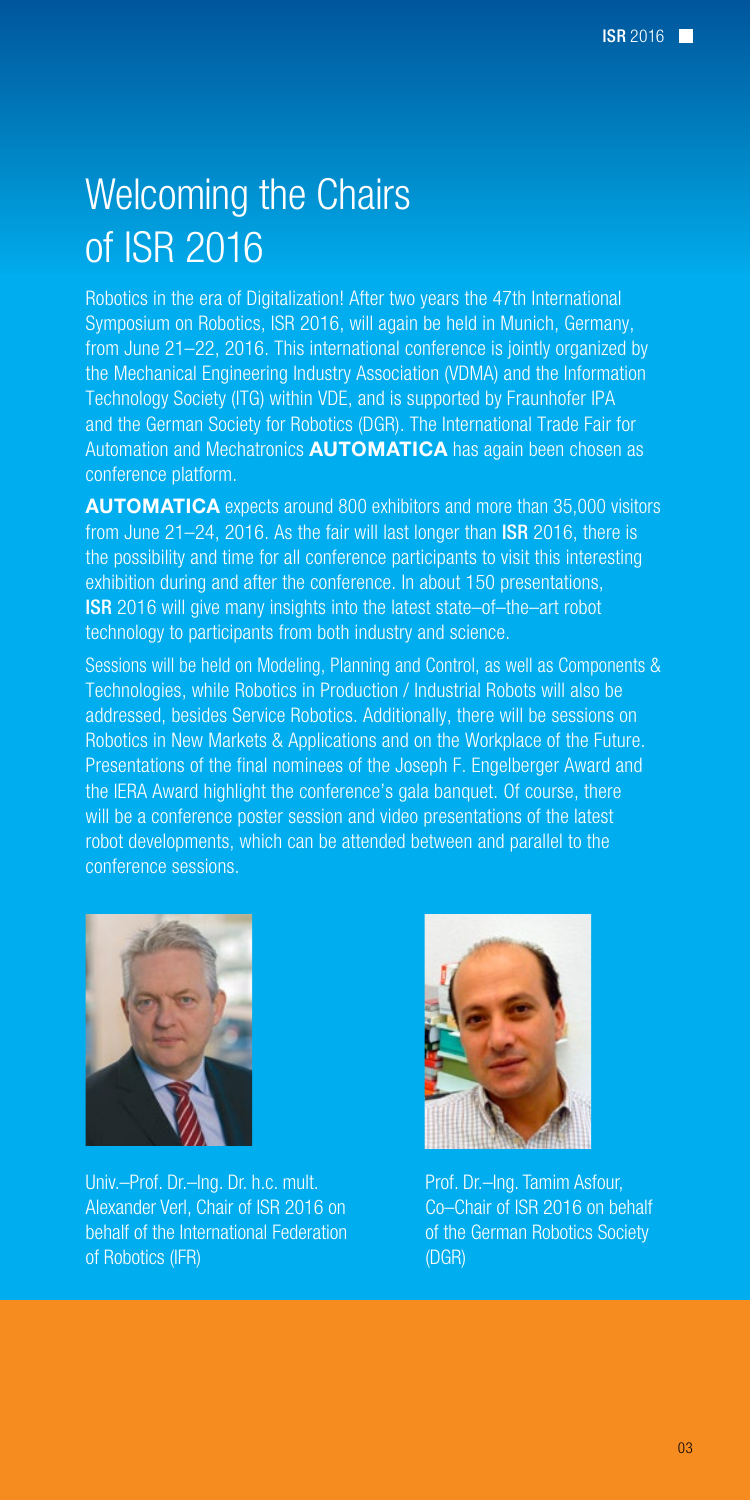## Location Press Center East





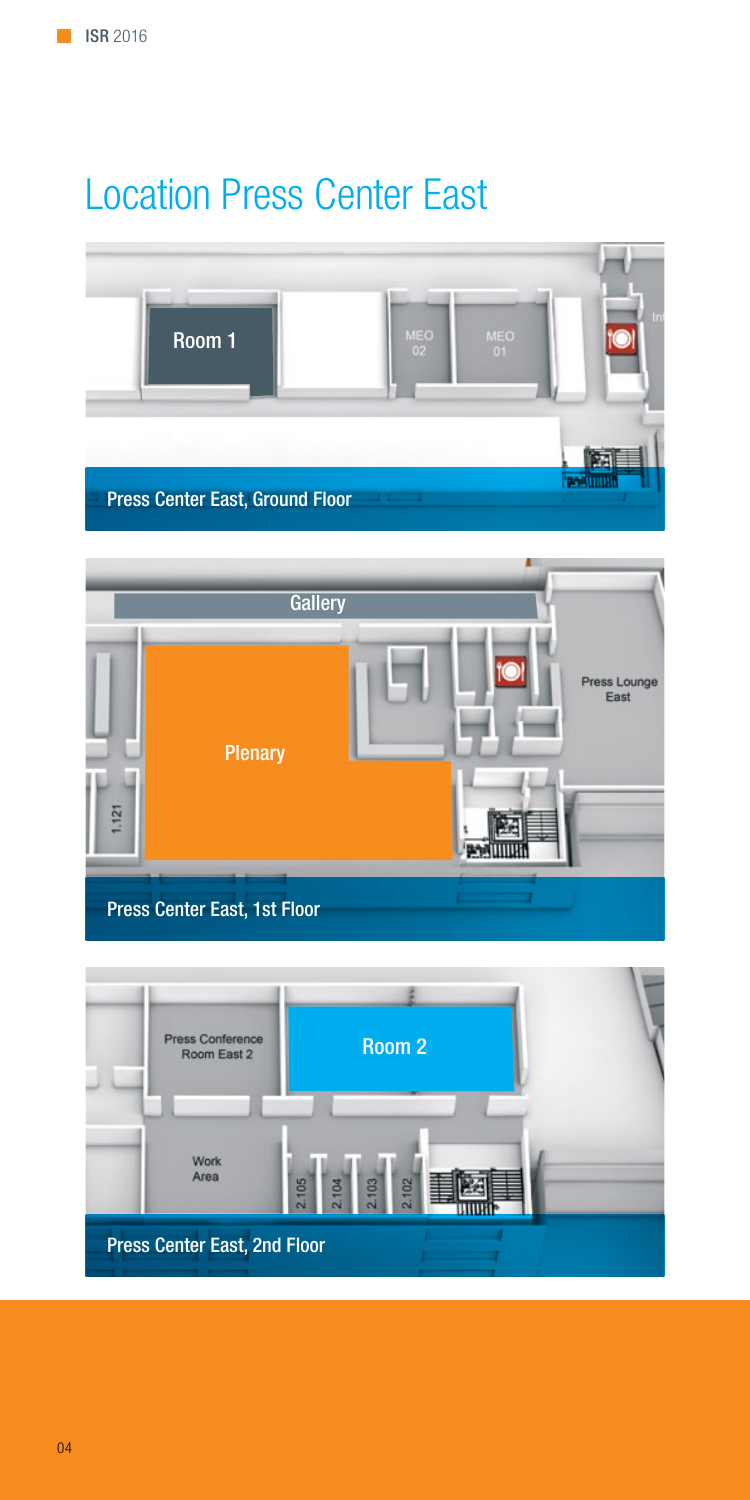## **Keynotes**

### Tuesday, June 21, 2016:

Andra Keay: "Why Silicon Valley is winning the robotics race" Alexander Waibel: "Bridging the Language Divide"



Andra Keay, Silicon Valley Robotics, USA 11:40–12:25



Alexander Waibel, Carnegie Mellon University, USA, Karlsruhe Institute of Technology, Germany 13:45–14:30

### Wednesday, June 22, 2016:

Peer Fischer: "Micro- and Nanorobots: Fabrication, actuation and control" Dario Floreano: "Science, Technology, and Future of Small Autonomous Drones"



Peer Fischer, Max Planck Research Group, University of Stuttgart, Germany 11:40–12:25



Dario Floreano, Swiss Federal Institute of Technology, Switzerland 13:45–14:30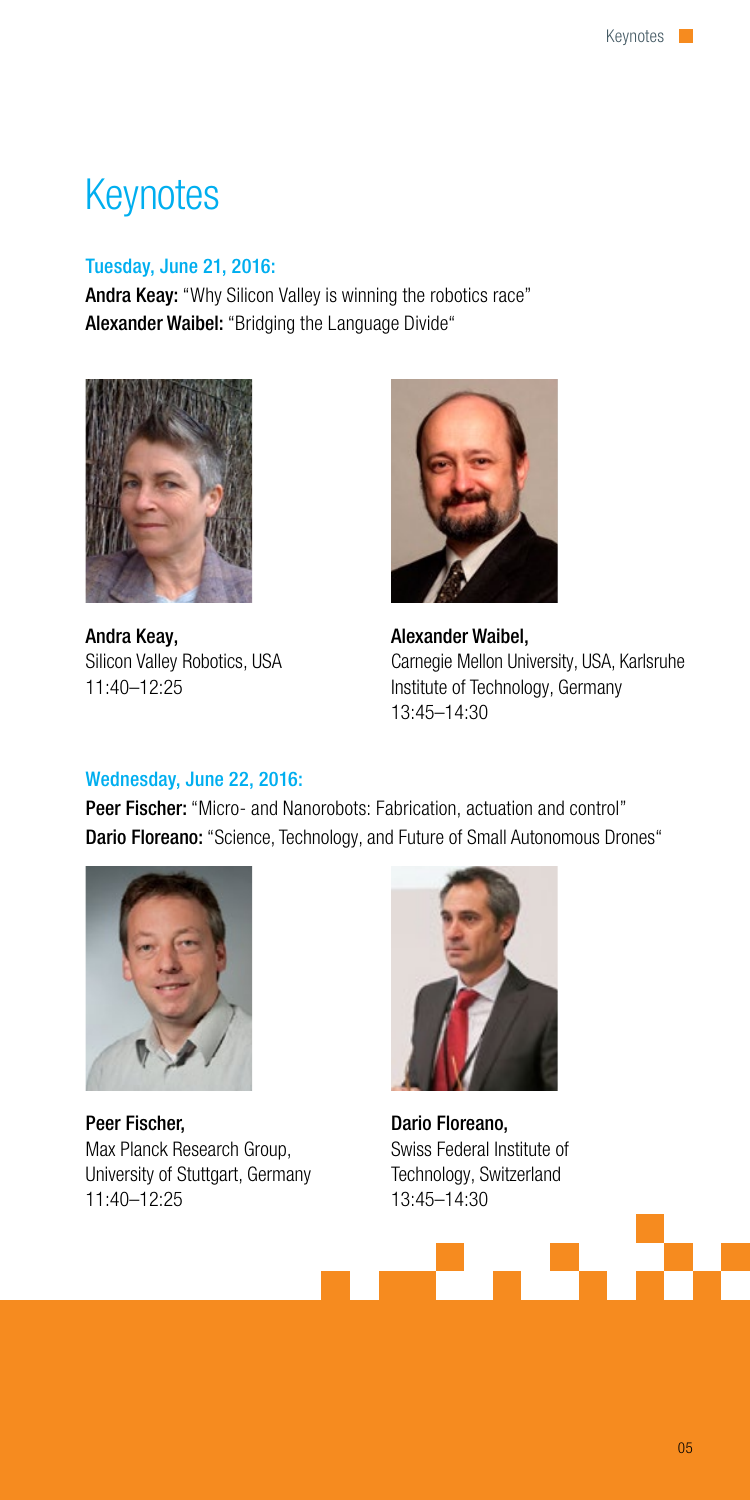# Tuesday, June 21, 2016

|       | Plenary                                    | Room 1              | Room <sub>2</sub>                         |  |
|-------|--------------------------------------------|---------------------|-------------------------------------------|--|
| 09:00 |                                            | Registration        |                                           |  |
| 09:45 | Welcome                                    |                     |                                           |  |
| 10:00 | <b>IERA Session</b>                        |                     |                                           |  |
| 11:40 | Keynote: Andra Keay                        |                     |                                           |  |
| 12:25 | <b>Poster Session and Lunch</b>            |                     |                                           |  |
| 13:45 | Keynote: Alexander Waibel                  |                     |                                           |  |
| 14:30 | <b>Modeling</b>                            | <b>Components</b>   | <b>Industrial Robots:</b><br><b>Facts</b> |  |
| 16:10 | <b>Poster Session and Coffee Break</b>     |                     |                                           |  |
| 16:30 | <b>Planning</b>                            | <b>Technologies</b> | <b>Industrial Robots:</b><br><b>Facts</b> |  |
| 18:10 | End of Day 1                               |                     |                                           |  |
| 18:30 | Depart for Conference Dinner, bus transfer |                     |                                           |  |

### ■ 19:45−22:30

Conference Dinner at Augustiner Keller München IERA and Engelberger Award Ceremony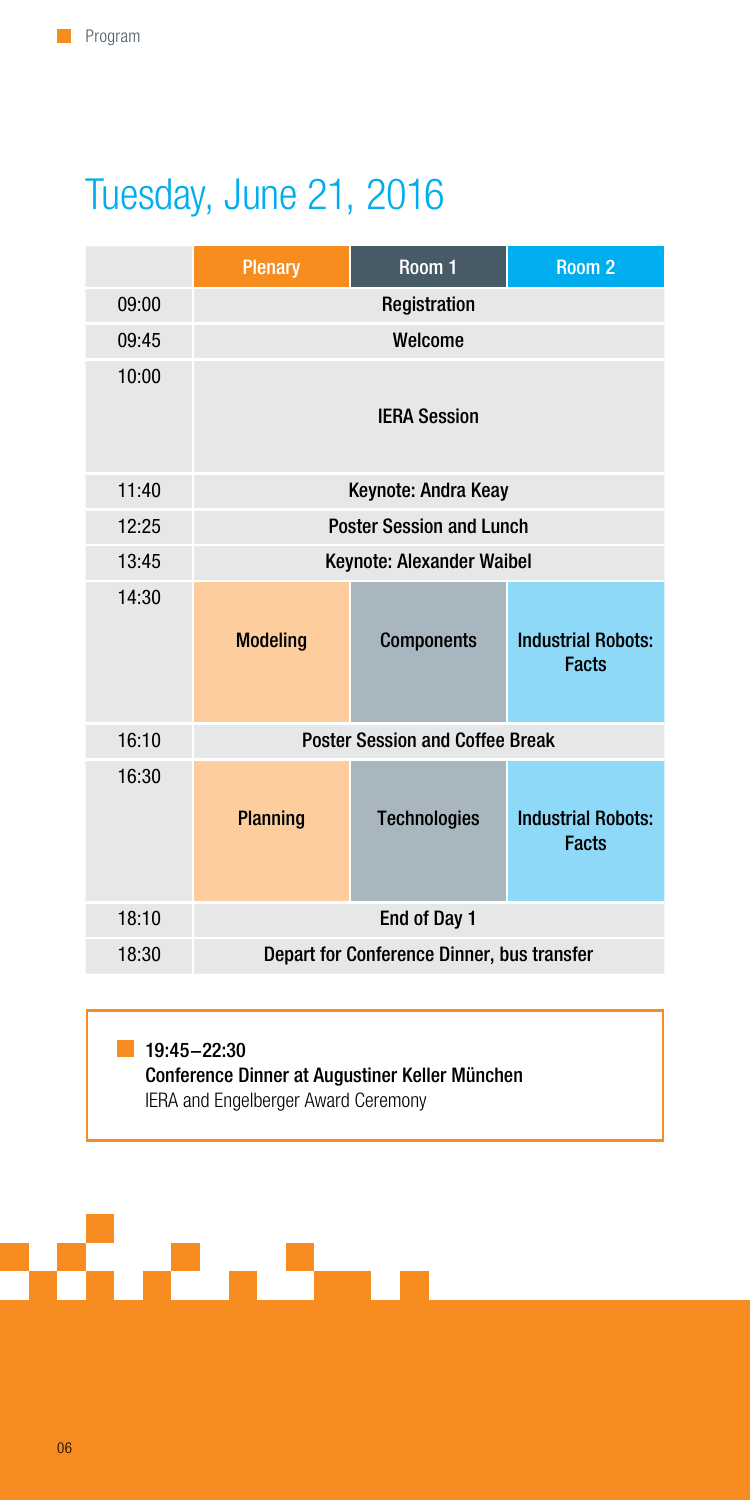# Wednesday, June 22, 2016

|       | Plenary                                                    | Room 1                                                  | Room <sub>2</sub>                                                |  |
|-------|------------------------------------------------------------|---------------------------------------------------------|------------------------------------------------------------------|--|
| 09:00 | <b>Control</b>                                             | <b>Service Robot</b><br><b>Technologies</b>             | Human-Robot<br>Cooperation                                       |  |
| 10:20 | <b>Poster Session and Coffee Break</b>                     |                                                         |                                                                  |  |
| 10:40 | <b>Assistive Robots</b>                                    | <b>Service Robot</b><br><b>Technologies</b>             | <b>Control</b>                                                   |  |
| 11:40 | Keynote: Peer Fischer                                      |                                                         |                                                                  |  |
| 12:25 | <b>Poster Session and Lunch</b>                            |                                                         |                                                                  |  |
| 13:45 | Keynote: Dario Floreano                                    |                                                         |                                                                  |  |
| 14:30 | <b>Industrial Robots:</b><br><b>Planning</b>               | <b>New Robotics</b><br><b>Applications</b>              | <b>Industrial Robots:</b><br>Vision,<br><b>Environment</b>       |  |
| 15:30 | <b>Poster Session and Coffee Break</b>                     |                                                         |                                                                  |  |
| 15:50 | <b>Industrial Robots:</b><br>Coating, Painting,<br>Welding | <b>Industrial Robots:</b><br>Assembly,<br>Manufacturing | <b>Industrial Robots:</b><br>Handling,<br>Forming,<br>Processing |  |
| 17:10 | <b>End of Conference</b>                                   |                                                         |                                                                  |  |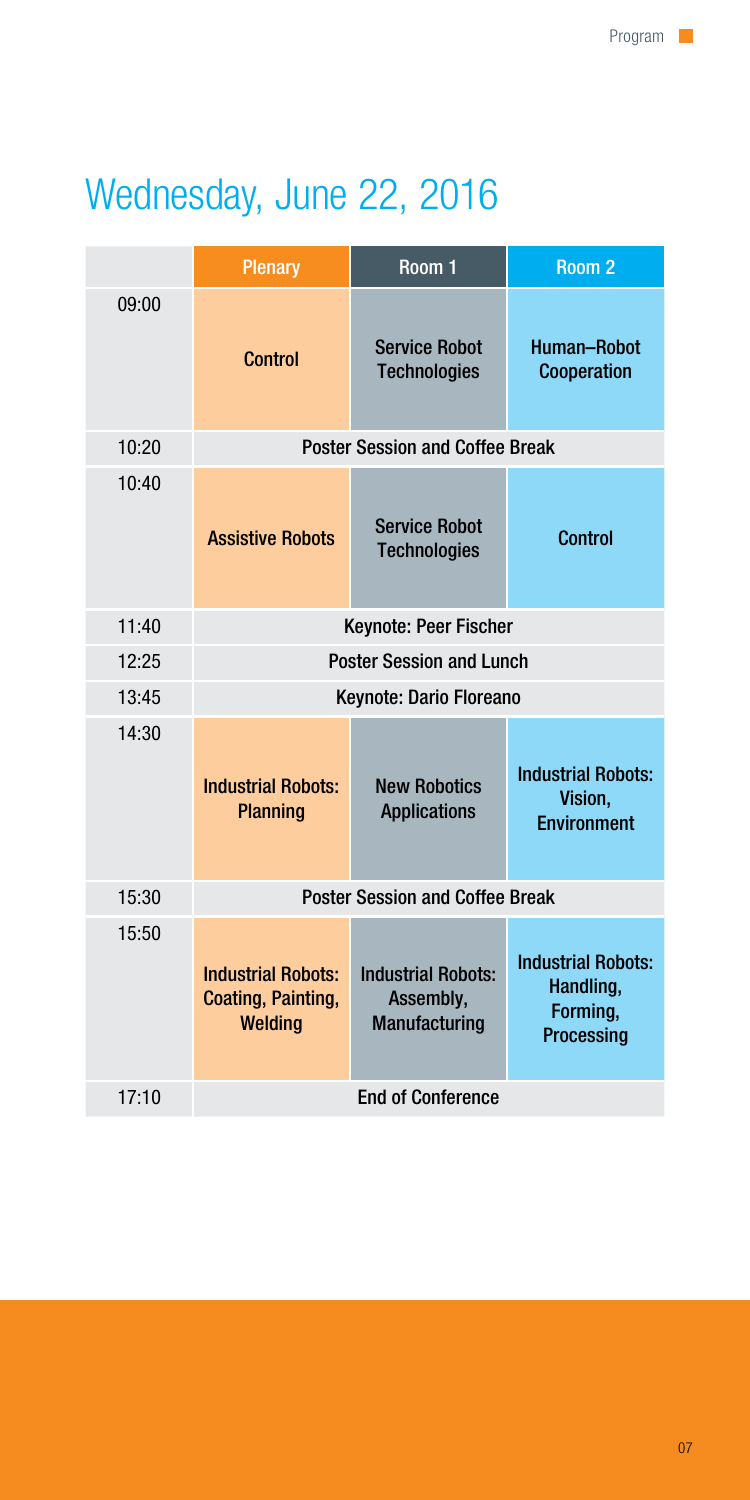## Program Committee ISR 2016

### Chair

**Alexander Verl, University of Stuttgart (representing Fraunhofer IPA), Germany** 

### Co–Chairs

- **Arturo Baroncelli, IFR, Italy**
- **Tamim Asfour, Karlsruhe Institute of Technology, Germany**
- **Jeff Burnstein, RIA, USA**
- **Hiroshi Fujiwara, JARA, Japan**
- **Henrik A. Schunk, EUnited Robotics, Belgium**

### Finance Chair

**Volker Schanz, VDE, Germany** 

### Technical Program Committee

- **Minoru Asada, Osaka University, Japan**
- Sven Behnke, University Bonn, Germany
- Karsten Berns, University of Kaiserslautern, Germany
- **Rainer Bischoff, KUKA Roboter, Germany**
- **Rüdiger Dillmann, Karlsruhe Institute of Technology, KIT, Germany**
- **Manfred Dresselhaus, KUKA Industries, Germany**
- **Colav Egeland, NTNU, Norway**
- Norbert Elkmann, Fraunhofer IFF, Germany
- **Jörg Franke, University Erlangen, Germany**
- **Christian Frey, Fraunhofer IOSB, Germany**
- **Martin Hägele, Fraunhofer IPA, Germany**
- **Joachim Hertzberg, University Osnabrück, Germany**
- Bernd Kuhlenkötter, Ruhr–Universität, Germany
- **Christophe Leroux, CEA LIST DIASI, France**
- **Ren C. Luo, National Taiwan University, Tawain**
- **Tim Lüth, Technical University München, Germany**
- **Biörn Matthias, ABB Forschungszentrum, Germany**
- **Alexander Meißner, Dürr Systems, Germany**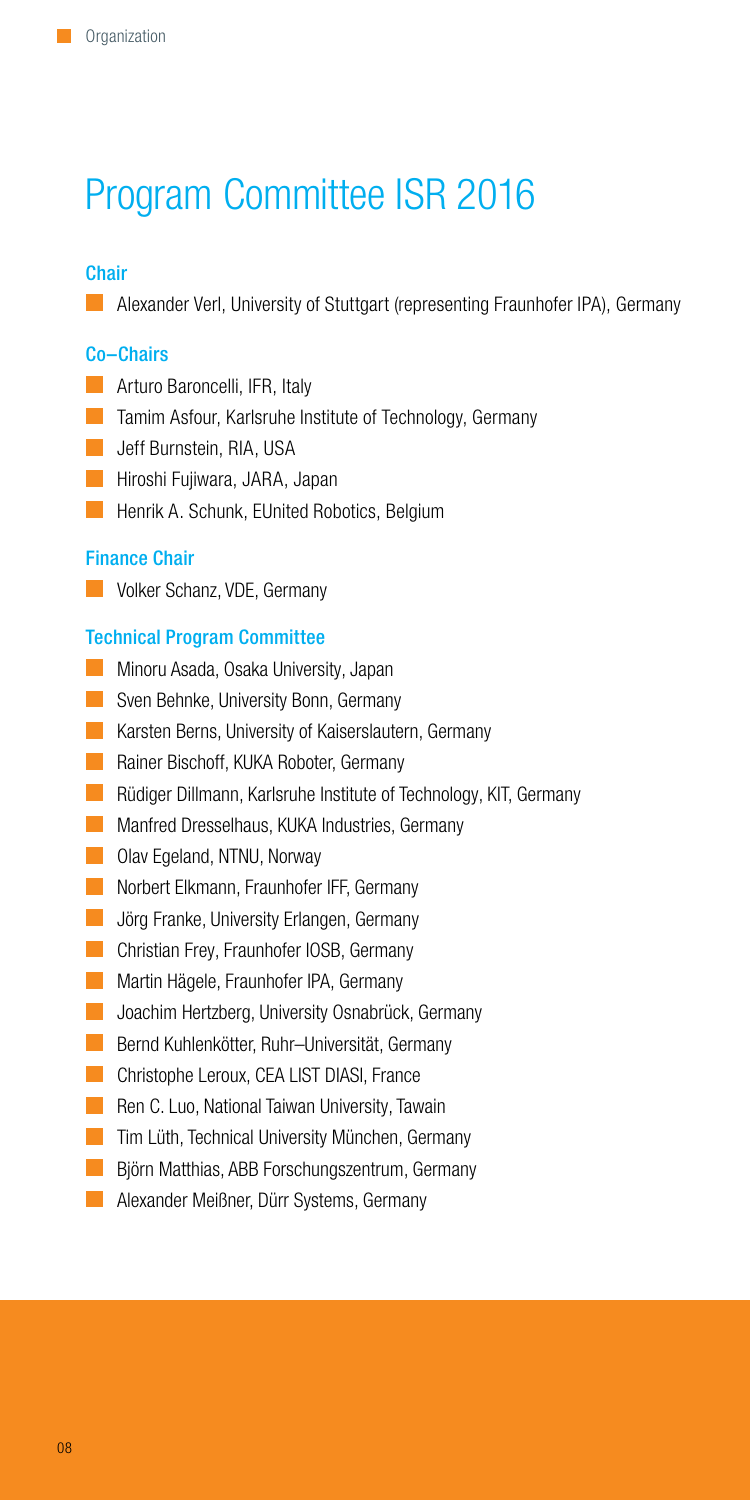- **Kurt Nielsen, Danish Technological Institute, Denmark**
- **Mircea Nitulescu, Robotics Society of Romania, Romania**
- **Jong–Oh Park, Chonnam National University, Korea**
- **Jin Bae Park, ICROS, Korea**
- **Jürgen Roßmann, RWTH Aachen, Germany**
- Klaus–Dieter Schilling, Zentrum für Telematik, Germany
- Thorsten Schüppstuhl, Technical University Hamburg–Harburg, Germany
- **Ulrike Thomas, Technical University Chemnitz, Germany**
- Roland Tschakarow, Robert Bosch Start–up GmbH, Germany
- **Kai–Uwe Vayhinger, Schunk GmbH & Co. KG, Germany**
- Bernardo Wagner, University Hannover, Germany
- Georg von Wichert, Siemens AG, Germany
- **Dirk Wollherr, Technical University Munich, Germany**
- **Heinz Wörn, Karlsruhe Institute for Technology, Germany**
- **Haibin Yu, Shenyang Institute of Automation (SIA), China**

### Organizing Committee

- **Patrick Schwarzkopf, VDMA Robotics + Automation, Germany**
- $\blacksquare$  Stefan Sagert, VDMA Robotics  $+$  Automation, Germany
- **Armin Wittmann, AUTOMATICA, Germany**
- **Martin Hägele, Fraunhofer IPA, Germany**
- **Mihai Dragan, Fraunhofer IPA, Germany**
- **Christian Groß, VDE Conference Services, Germany**
- **Jasmin Kayadelen, VDE Conference Services, Germany**

### Organized by

- ° ITG (VDE) Information Technology Society of VDE
- ° VDMA Robotik + Automation
- ° IFR International Federation of **Robotics**
- ° DGR German Association on **Robotics**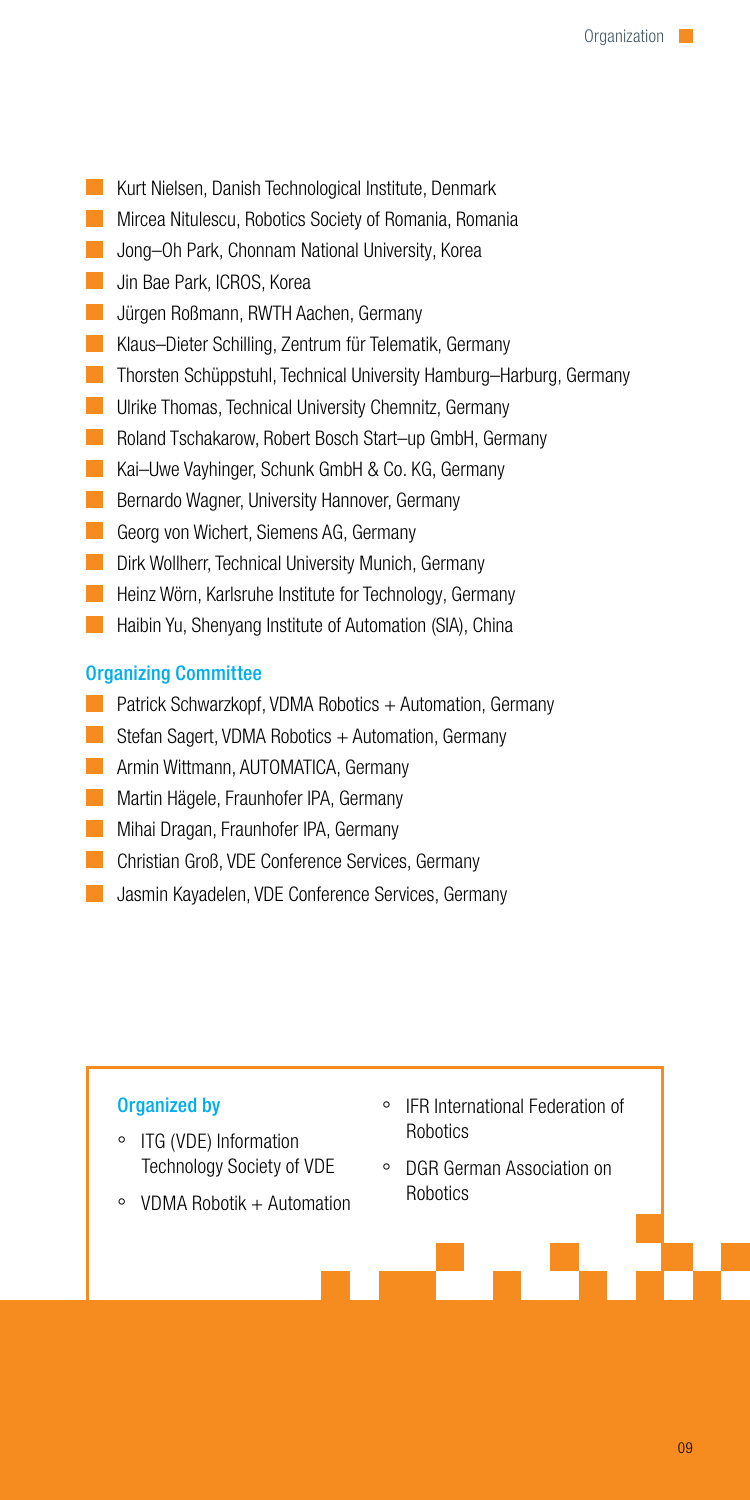## Conference ISR 2016 Program

|                                                                                                                                                                                                                                                                                         | <b>Plenary</b> | Gallery                                                         | Room 1 | Room <sub>2</sub> |  |  |
|-----------------------------------------------------------------------------------------------------------------------------------------------------------------------------------------------------------------------------------------------------------------------------------------|----------------|-----------------------------------------------------------------|--------|-------------------|--|--|
| Tuesday, June 21, 2016                                                                                                                                                                                                                                                                  |                |                                                                 |        |                   |  |  |
| $09:45 - 10:00$<br>Welcome<br>Room: Plenary<br>Chair: Alexander Verl (Stuttgart University, Germany)<br>10:00-11:40<br>×.<br><b>IERA Session</b><br>Room: Plenary<br>$11:40 - 12:25$<br>n i<br>Keynote 1: Andra Keay "Why Silicon Valley is winning the robotics race"<br>Room: Plenary |                |                                                                 |        |                   |  |  |
|                                                                                                                                                                                                                                                                                         | 12:25-13:45    | <b>Poster Session and Lunch</b><br>Rooms: Gallery/Restaurant    |        |                   |  |  |
| <b>POSTERS:</b>                                                                                                                                                                                                                                                                         |                |                                                                 |        |                   |  |  |
| P <sub>1</sub>                                                                                                                                                                                                                                                                          |                | MODELING, PLANNING AND CONTROL                                  |        |                   |  |  |
| P <sub>1.1</sub>                                                                                                                                                                                                                                                                        | Robot Arm      | Analytic Forward and Inverse Kinematics of a Multi-Elastic-Link |        |                   |  |  |

Myrel Alsayegh and Freia Irina Mues (Technical University of Dortmund, Germany); Jörn Malzahn (Istituto Italiano Di Tecnologia (IIT), Italy); Torsten Bertram (Technische Universität Dortmund, Germany)

P1.2 Simultaneous Calibration of Odometry and external Sensors of Omnidirectional Automated Guided Vehicles (AGVs)

Daniel Heß (University of Applied Sciences and Arts, Dortmund, Germany);

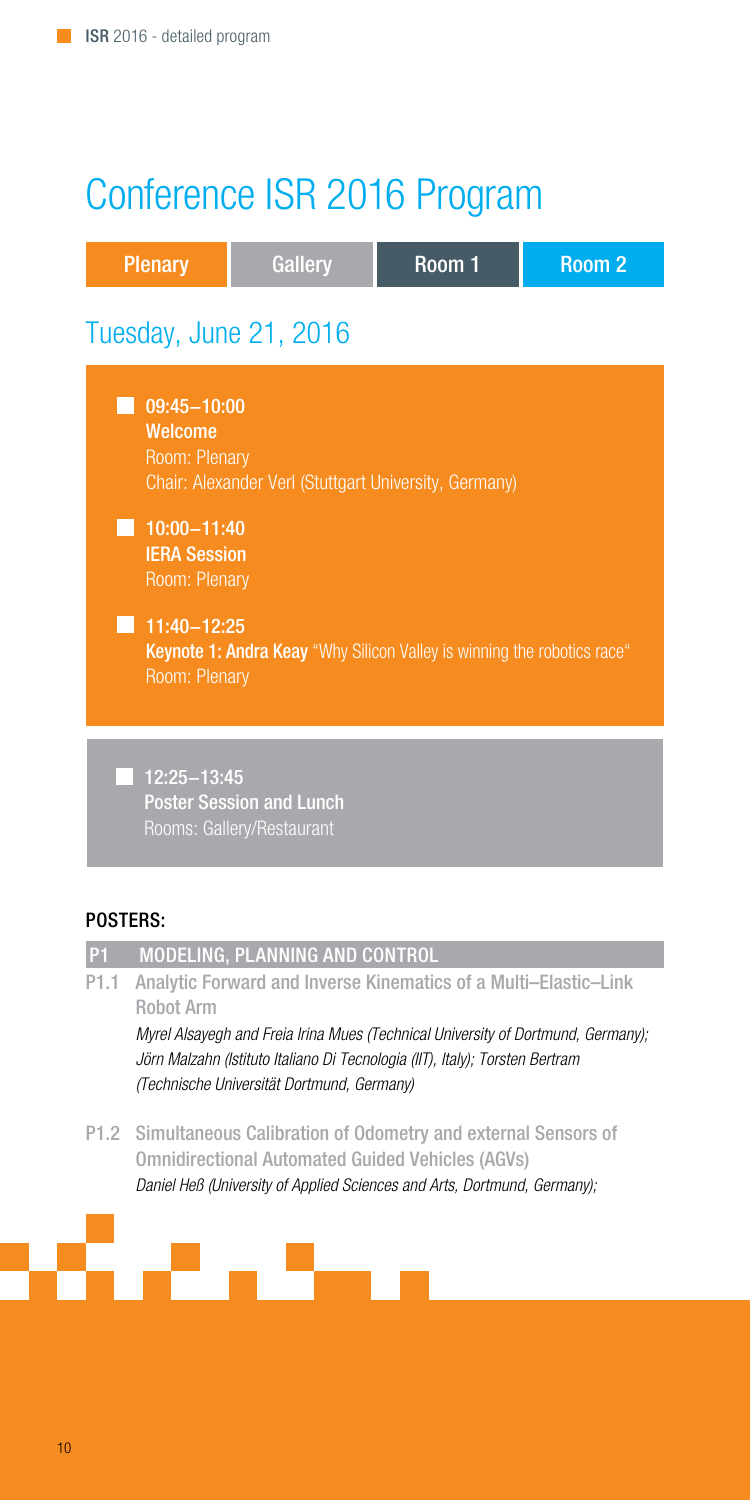Frank Künemund (University of Applied Sciences and Arts Dortmund, Germany); Christof Röhrig (University of Applied Sciences and Arts in Dortmund, Germany)

P1.3 The Virtual Space Robotics Testbed

Thomas Steil, Marc Priggemeyer and Markus Emde (RWTH Aachen University, Germany); Juergen Rossmann (Technical University of Aachen, Germany)

- P1.4 Dynamic modeling of new modular manipulators Zoltán Forgó (Sapientia University, Romania)
- P1.5 Human Push–Recovery: Strategy Selection Based on Push Intensity Estimation Lukas Kaul (Karlsruhe Institute of Technology & Institute for Anthropomatics and Robotics, Germany); Tamim Asfour (Karlsruhe Institute of Technology (KIT), Germany)

### P2 COMPONENTS & TECHNOLOGIES

- P2.1 3D Scanning of Workpieces with Cooperative Industrial Robot Arms Maximilian Wagner (Nuremberg Campus of Technology, Germany); Peter Heß (Technische Hochschule Nürnberg Georg Simon Ohm, Germany); Sebastian Reitelshöfer (Friedrich–Alexander–Universität Erlangen–Nürnberg, Germany); Jörg Franke (FAU Erlangen–Nuremberg, Germany)
- P2.2 Fast and efficient traversable region extraction using quantized elevation map and 2D laser rangefinder Lae–Kyoung Lee (Pohang University of Science and Technology (POSTECH), Korea)
- P2.3 Visual/Tactile–based sensing strategy for grasping of planar non–rigid objects Pablo Gil, Carlos Mateo, Angel Delgado and Fernando Torres (University of Alicante, Spain)
- P2.4 KaCanOpen: An Open Plug&Play CANopen Stack for ROS in Modern C++ Thomas Keh (Karlsruhe Institute of Technology (KIT), Germany); Andreas Bihlmaier (Karlsruhe Institute of Technology, Germany); Julien Mintenbeck and Heinz Wörn (Karlsruhe Institute of Technology (KIT), Germany)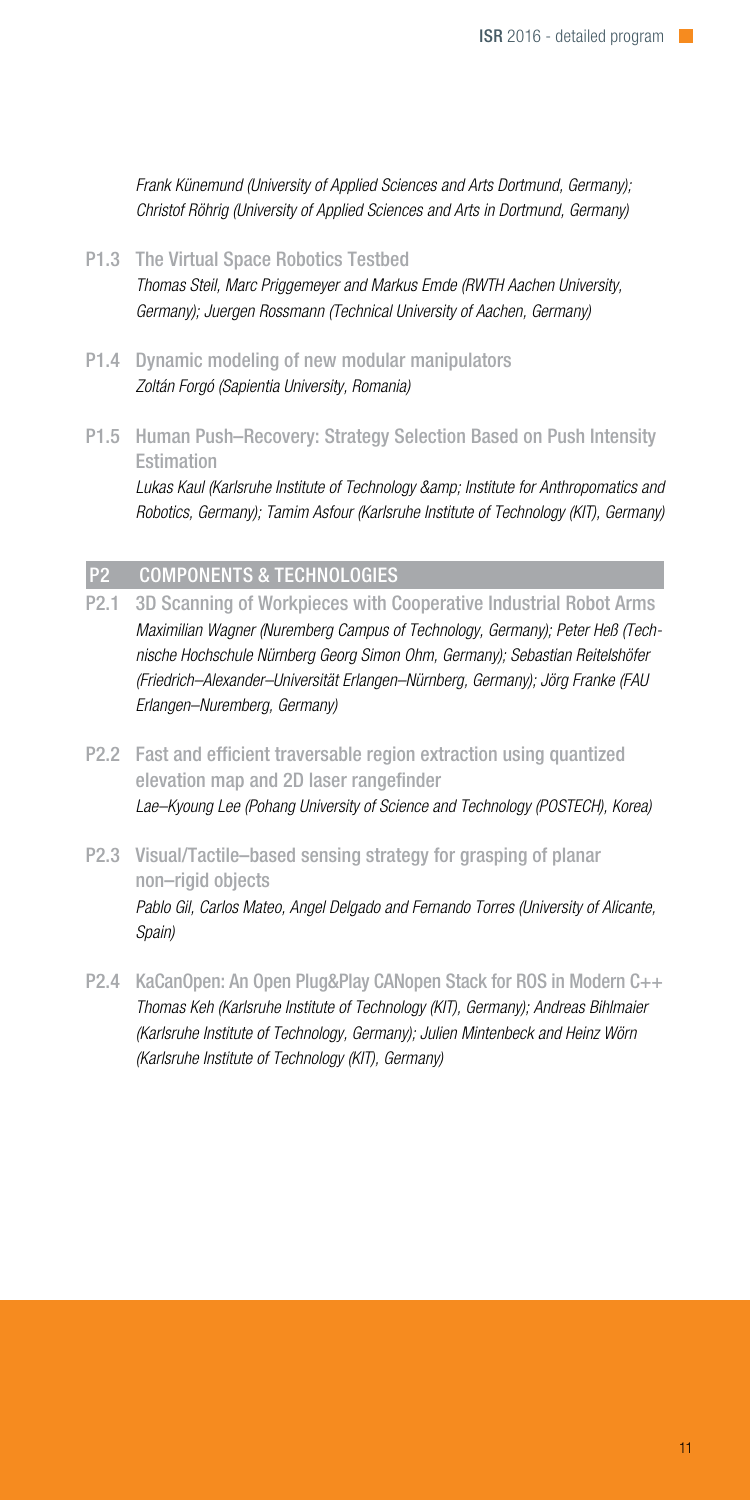### P3 ROBOTICS IN PRODUCTION / INDUSTRIAL ROBOTS

Maximilian Wagner (Nuremberg Campus of Technology, Germany); Peter Heß (Technische Hochschule Nürnberg Georg Simon Ohm, Germany); Sebastian Reitelshöfer (Friedrich–Alexander–Universität Erlangen–Nürnberg, Germany); Jörg Franke (FAU Erlangen–Nuremberg, Germany)

- P3.2 Energy Efficient Kinodynamic Motion Planning for Holonomic AGVs in Industrial Applications using State Lattices Frank Künemund (University of Applied Sciences and Arts Dortmund, Germany); Daniel Heß (University of Applied Sciences and Arts, Dortmund, Germany); Christof Röhrig (University of Applied Sciences and Arts in Dortmund, Germany)
- P3.3 A New Multi–Modal Approach Towards Reliable Bin–Picking Application Veit Müller (Fraunhofer Institute for Factory Operation and Automation IFF, Germany); Roland Behrens (Fraunhofer Institute for Factory Operation and Automation (IFF), Germany); Norbert Elkmann (Fraunhofer IFF, Germany)
- P3.4 Influence of Grasping Position to Robot Assembling Task Akira Suyama and Yasumichi Aiyama (University of Tsukuba, Japan)
- P3.5 On Cognitive Robot Wood Working in SMERobotics Mathias Haage (Lund University, Sweden)
- P3.6 Assisted Online Programming of Cooperative Workflows based on Task Prediction Visualization Frank Dittrich, Christian Kunz and Heinz Woern (Karlsruhe Institute of Technology (KIT), Germany)
- P3.7 Semantic Translation Tool for Robotics Applications Pablo Quilez (Fraunhofer IPA, Germany)
- P3.8 Novel Intelligent Technologies for Industrial Robot in Manufacturing– Architectures and Applications Haruhisa Okuda (Mitsubishi Electric Corporation, Japan)
- P3.9 Implementation of a safe hybrid workplace for robot–assisted riveting Ramez Awad and Manuel Fechter (Fraunhofer IPA, Germany)
- P3.10 Advanced safety solutions for human–robot–cooperation Timo Salmi (VTT, Technical Research Center of Finland, Finland)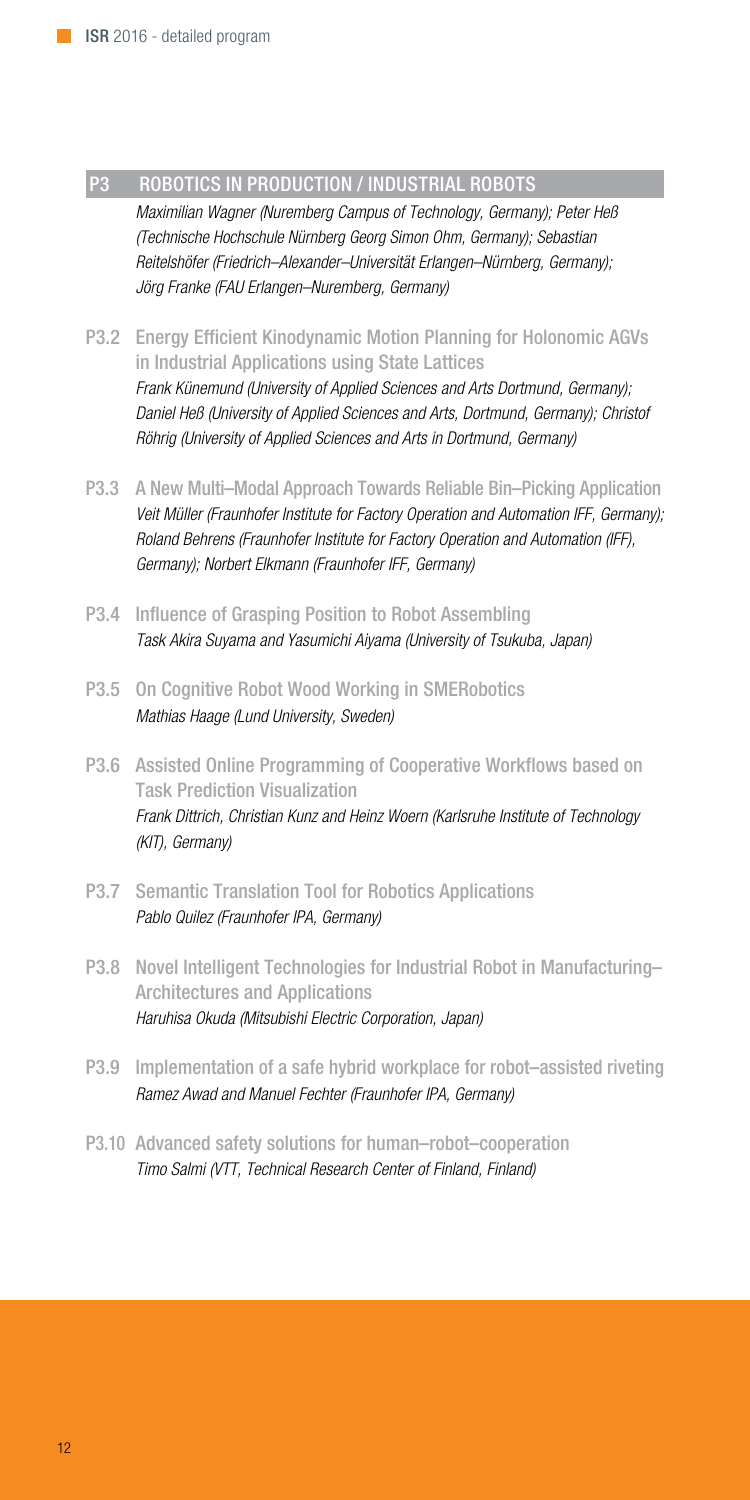### P4 ROBOTICS IN SERVICE / MOBILE ROBOTICS

#### mobile robots

Rainer Halmheu (Technische Universität Dortmund & amp; Audi AG Ingolstadt, Germany); Boris Otto (Technische Universität Dortmund, Germany); Thomas Pauleser (Audi AG Ingolstadt, Germany)

- P4.2 Development of an intelligent care cart and new supply concepts for care homes and hospitals Birgit Graf (Fraunhofer IPA, Germany); Ralf Simon King (Universität Stuttgart, ISW, Germany); Christian Schiller and Andrea Rößner (Universität Stuttgart, IAT, Germany)
- P4.3 AnyWalker: all–terrain robotic chassis Semyon Sechenev and Igor Ryadchikov (Kuban State University, Russia); Evgeny Nikulchev (Moscow Technological Institute, Russia); Sergey Sinitsa (Kuban State University, Russia)
- P4.4 Test concept for a mobile robot with optimized traction Ludwig Barthuber and Peter Firsching (Deggendorf Institute of Technology, Germany)
- P4.5 A proposal of extracting of motion primitives by analyzing tracked data of hand motion from human demonstration Ngoc Hung Pham and Takashi Yoshimi (Shibaura Institute of Technology, Japan)
- P4.6 Folding mechanism for a remotely deployable robotic vehicle Mathew Holloway (Imperial College London, United Kingdom); Miguel Julia (Q–Bot Limited, United Kingdom); Peter Childs (Imperial College London, United Kingdom)
- P4.7 Context–aware Planning by Refinement for Personal Robots in Smart Homes

Nathan Ramoly and Bouzeghoub Amel (Télécom SudParis, France); Beatrice Finance (University of Versailles, France)

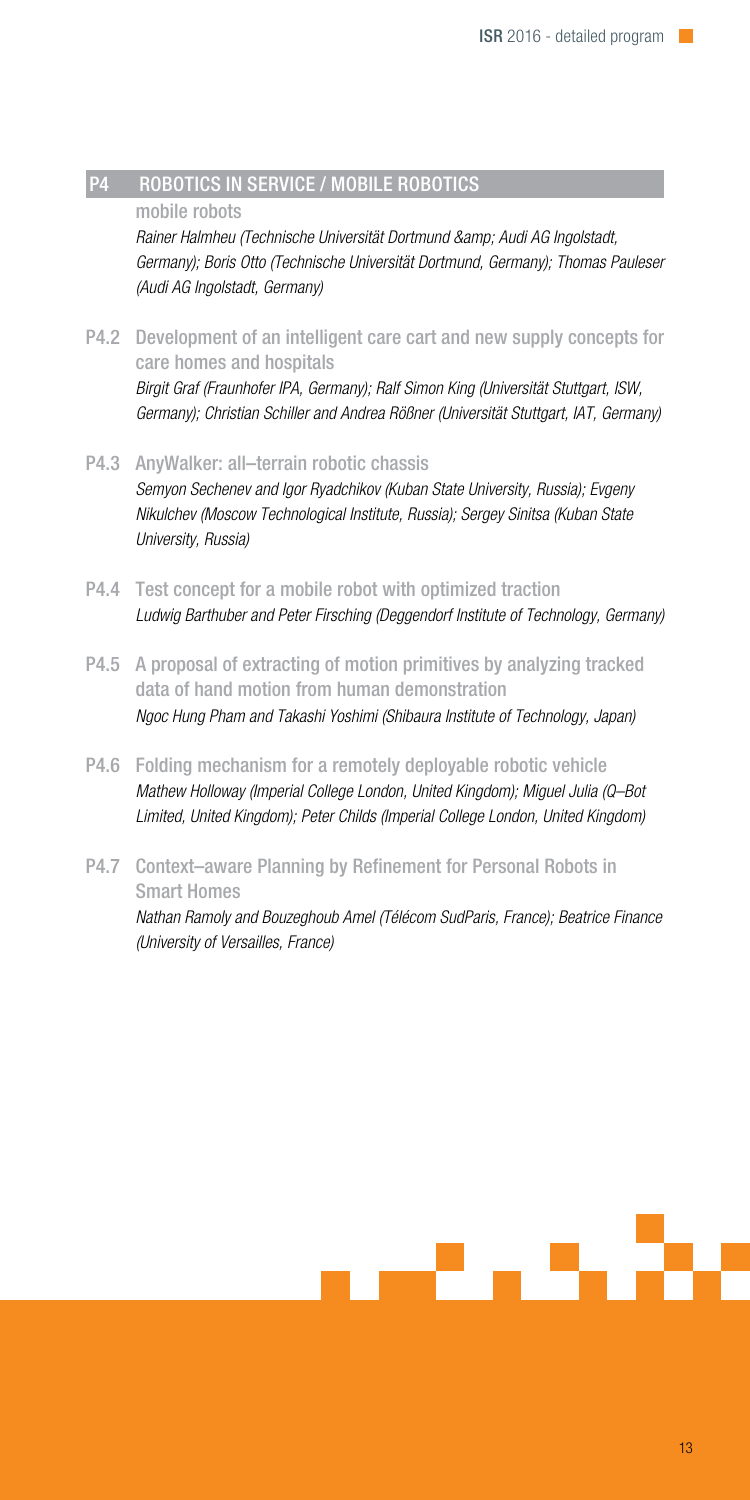- P4.10 Asymptotic optimal trajectory planning under consideration of kinematic and direction constraints for mobile car–like robots Tobias Lindeholz (Zentrum für Telematik, Germany); Robin Hess (Universität Würzburg, Germany); Daniel Eck and Klaus Schilling (University of Würzburg, Germany)
- P4.11 Two Autonomous Robots for the DLR SpaceBot Cup–Lessons Learned from 60 Minutes on the Moon

Sven Lange and Daniel Wunschel (Chemnitz University of Technology, Germany); Stefan Schubert, Tim Pfeifer, Peter Weissig, Andreas Uhlig and Martina Truschzinski (TU Chemnitz, Germany); Peter Protzel (Technische Universität Chemnitz, Germany)

P4.12 Mechatronics Practice in Education Step by Step, Workshop on Mobile Robotics

Anton Yudin (National University of Science and Technology MISiS & amp; Bauman Moscow State Technical University, Russia); Maria Salmina (Lomonosov Moscow State University, Russia); Vladimir Sukhotskiy (State Budget Vocational and Educational Institution Vorobyovi Gori, Russia)

P4.13 Relative Motion Estimation Based on Sensor Eigenfusion Using a Stereoscopic Vision System and Adaptive Statistical Filtering Gennaro Notomista and Mario Selvaggio (Istituto Italiano di Tecnologia, Italy)

### P5 NEW ROBOTICS APPLICATIONS

- P5.1 Learning and executing rhythmic movements through chaotic neural networks: a new method for walking humanoid robots Giuseppina C Gini, Matteo Bana and Alessio Franchi (Politecnico di Milano, Italy); Michele Folgheraiter (Nazarbayev University, Kazakhstan)
- P5.2 7 DoF Hand and Arm Tracking for Teleoperation of Anthropomorphic Robots Jan Graßhoff, Lasse Hansen, Ivo Kuhlemann and Kristian Ehlers (Universität zu Lübeck, Germany)
- P5.3 Ultra–Flexible Production Systems for Automated Factories Remus Boca (ABB Corporate Research Center, USA); Harald Staab (ABB Inc., USA);

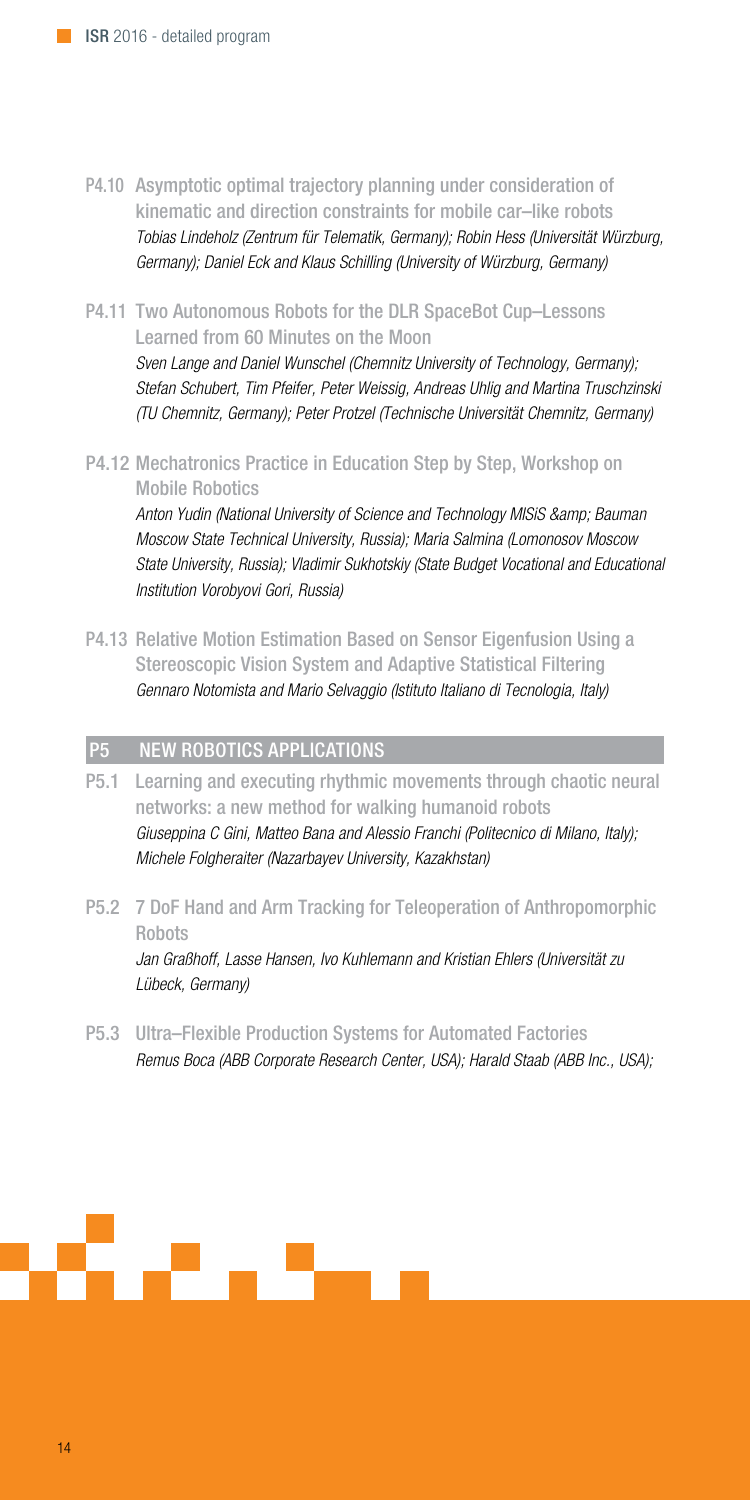George Zhang (ABB & amp: Corporate Research Center, USA); Sang Choi (ABB, Inc. & US Corporate Research Center, USA); Carlos Martinez (ABB, USA); Thomas Fuhlbrigge (ABB Corporate Research Center, USA); Will Eakins and Gregory Rossano (ABB Inc., Corporate Research, USA); Srinivas Nidamarthi (ABB Inc, USA)

### $13:45-14:30$

Keynote 2: Alexander Waibel "Bridging the Language Divide" Room: Plenary

### 13:45-16:10

S1.1: Modeling Room: Plenary Session Chair: Christian Scheurer (Konzernforschung KUKA Roboter

### 13:45 Sampling–based Path Planning to Cartesian Goal Positions for a Mobile Manipulator Exploiting Kinematic Redundancy

Ruben Seyboldt, Christian Frese and Angelika Zube (Fraunhofer IOSB, Germany)

### 14:05 Real Time Texture Generation in Optimized Large–Scale Polygon Meshes with KinectFusion

Alexander Mock and Thomas Wiemann (Osnabrück University, Germany); Dorit Borrmann (Julius–Maximilians Universität Würzburg, Germany); Tristan Igelbrink (Osnabrück University, Germany); Joachim Hertzberg (Osnabrück University & DFKI Robotics Innovation Center, Osnabrück Branch, Germany)

### 14:25 Experimental Robot Inverse Dynamics Identification Using Classical and Machine Learning Techniques

Vinzenz Bargsten (University of Bremen & DFKI Bremen, Germany); José de Gea Fernández and Yohannes Kassahun (DFKI Bremen, Germany)

14:45 The Advantages of Using Behavior Trees in Mult–Robot Systems Michele Colledanchise, Alejandro Marzinotto, Dimos Dimarogonas and Petter Ogren (KTH–The Royal Institute of Technology, Sweden)

### 15:05 Automatic Testing Framework for Benchmarking Applications Florian Weisshardt (Fraunhofer IPA, Germany); Florian Köhler (Leibniz Universität Hannover, Germany)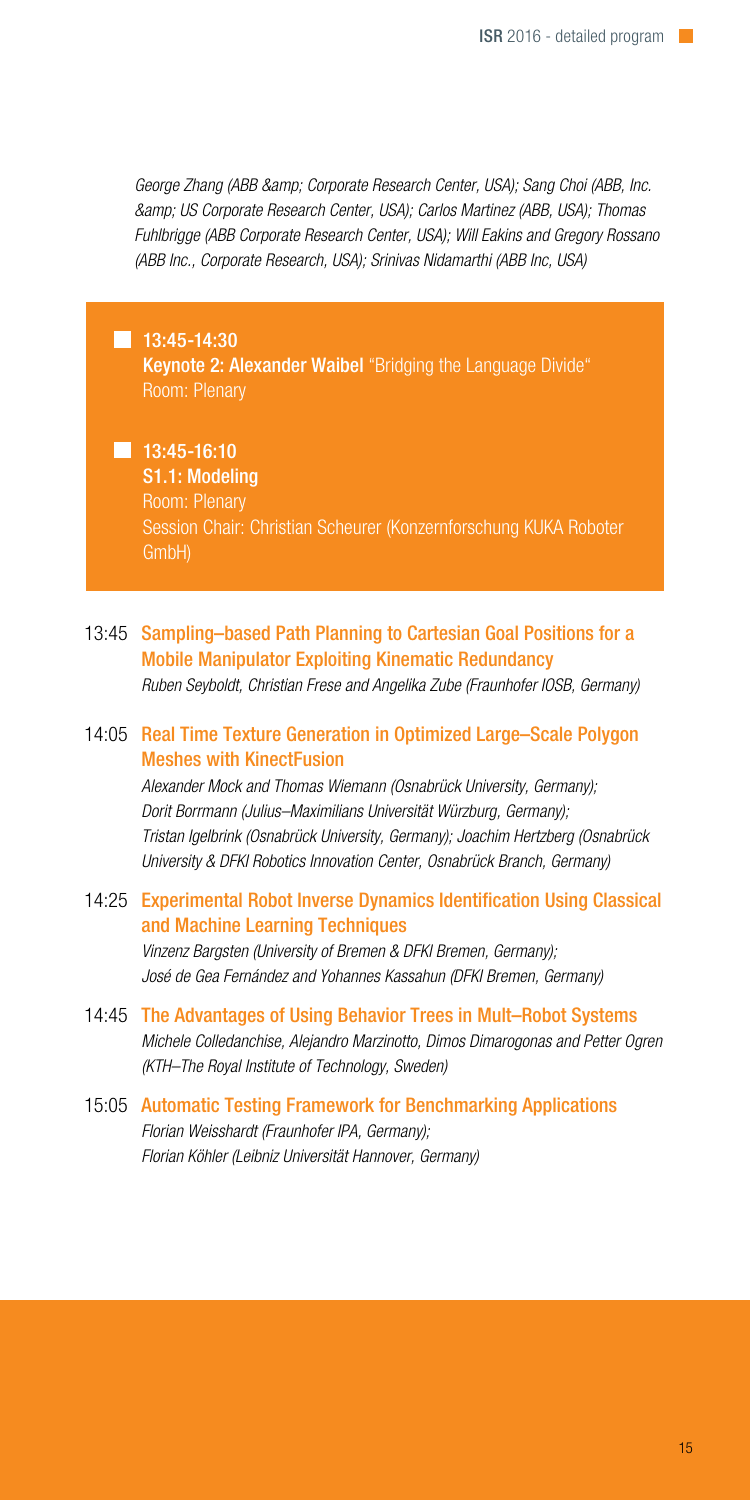## 13:45-16:10

S2.1: Components Room 1 Session Chair: Ulrike Thomas (Chemnitz University of Technology, Germany)

- 13:45 Active Ankle–an Almost–Spherical Parallel Mechanism Marc Simnofske (DFKI Deutsches Forschungszentrum für Künstliche Intelligenz, Germany); Bertold Bongardt (Deutsches Forschungszentrum für Künstliche Intelligenz (DFKI), Afghanistan); Shivesh Kumar (Robotics Innovation Center, Deutsche Forschungszentrum für Künstliche Intelligenz GmbH, Germany); Frank Kirchner
- 14:05 Optical Workspace Monitoring System for Safeguarding Tools on the Mobile Manipulator VALERI José Saenz (Fraunhofer IFF, Germany); Christian Vogel (Fraunhofer Institute for Factory Operation and Automation IFF, Germany)

(German Research Center for Artificial Intelligence (DFKI) GmbH, Bremen, Germany)

- 14:25 Tactile Sensors for Safety and Interaction with the Mobile Manipulator VALERI José Saenz and Markus Fritzsche (Fraunhofer IFF, Germany)
- 14:45 Development of a Self–Adaptive Gripper and Implementation of a Gripping Reflex to Increase the Dynamic Payload Capacity Marc Manz (German Research Center for Artificial Intelligence (DFKI), Germany); Sebastian Bartsch (DFKI Bremen GmbH–Robotics Innovation Center, Germany); Marc Simnofske (DFKI Deutsches Forschungszentrum für Künstliche Intelligenz, Germany); Frank Kirchner (German Research Center for Artificial Intelligence (DFKI) GmbH, Bremen, Germany)
- 15:05 An Optical Tactile Sensor for Measuring Force Values and Directions for Several Soft and Rigid Contacts Alexey Kolker (Novosibirsk State Technical University & Siberian Research Meteorological Institute, Russia); Michael Jokesch and Ulrike Thomas (Chemnitz University of Technology, Germany)

13:45-16:10 S3.1: Industrial Robots – Facts Room 2 Session Chair: Jörg Franke (FAU Erlangen-Nuremburg, Germany)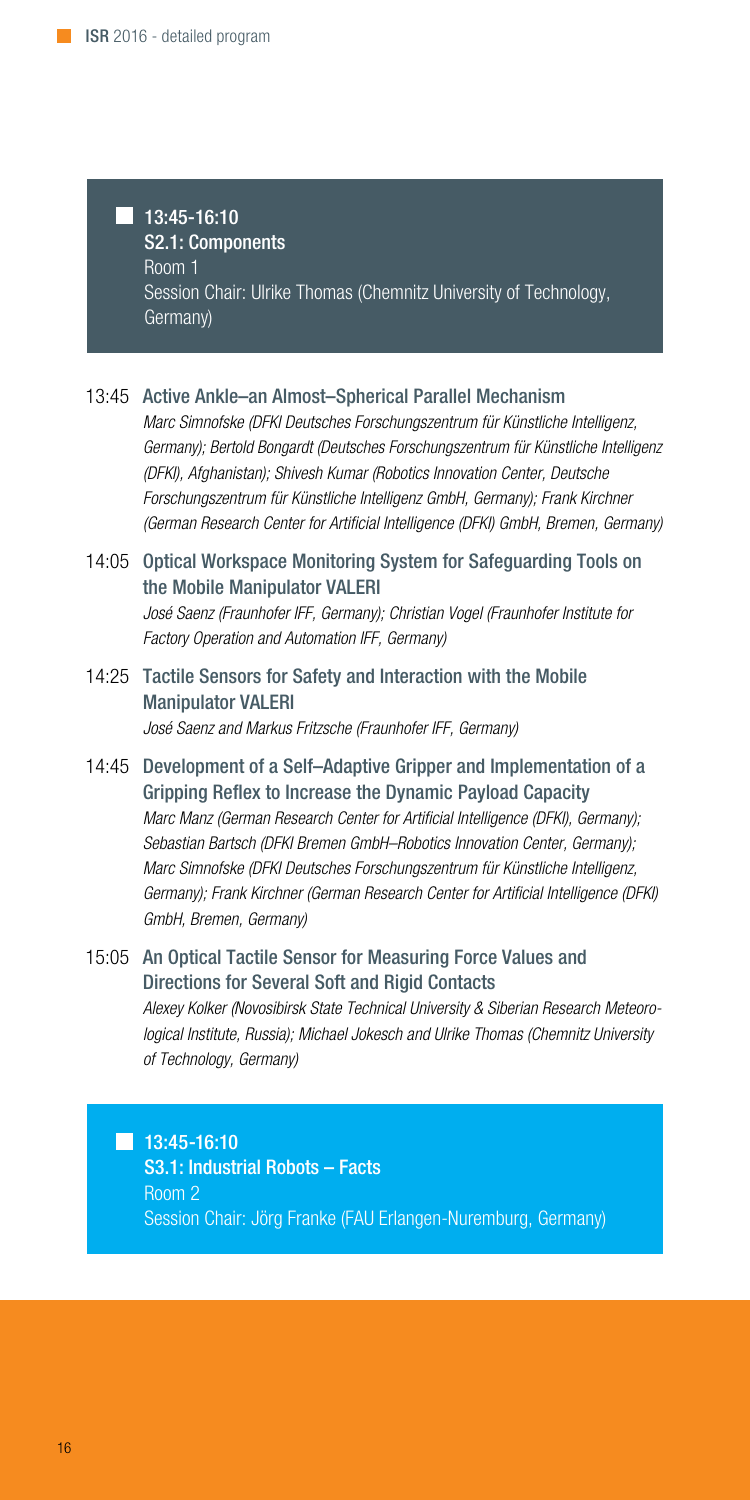### 13:45 Do Robots Create Jobs? The Data Says Yes!

Bob Doyle (Association for Advancing Automation, USA)

- 14:05 Towards the Impact of Robot Trajectory Profiles on User Experience Barbara Kühnlenz (Coburg University of Applied Sciences and Arts, Germany); Kolja Kühnlenz (Coburg University of Applied Sciences and Arts & TU Munich, Germany)
- 14:25 Attribute Enabled Programming of Industrial Robots Remus Boca (ABB Corporate Research Center, USA); Jianjun Wang (ABB Corporate Research, USA); Harald Staab (ABB Inc., USA); Gregory Rossano (ABB Inc., Corporate Research, USA); Thomas Fuhlbrigge (ABB Corporate Research Center, USA)
- 14:45 Example Application of ISO/TS 15066 to a Collaborative Assembly Scenario

Bjoern Matthias (ABB AG Corporate Research, Germany); Thomas Reisinger (ABB Automation GmbH, Germany)

### 15:05 A Flexible Architecture for Automatically Generating Robot Applications based on Expert Knowledge

Miroslav Macho, Ludwig Nägele, Alwin Hoffmann, Andreas Angerer and Wolfgang Reif (University of Augsburg, Germany)

16:10−16:30 Poster Session and Coffee Break

Please check page 10

### 16:30−18:10

S1.2: Planning Room: Plenary Session Chair: Uwe Zimmermann (Konzernforschung KUKA Roboter GmbH)

### 16:30 Establishing Performance Guarantees for Behavior–Based Robot Missions Using an SMT Solver

Feng Tang and Damian Lyons (Fordham University, USA); Ronald Arkin (Georgia Institute of Technology, USA)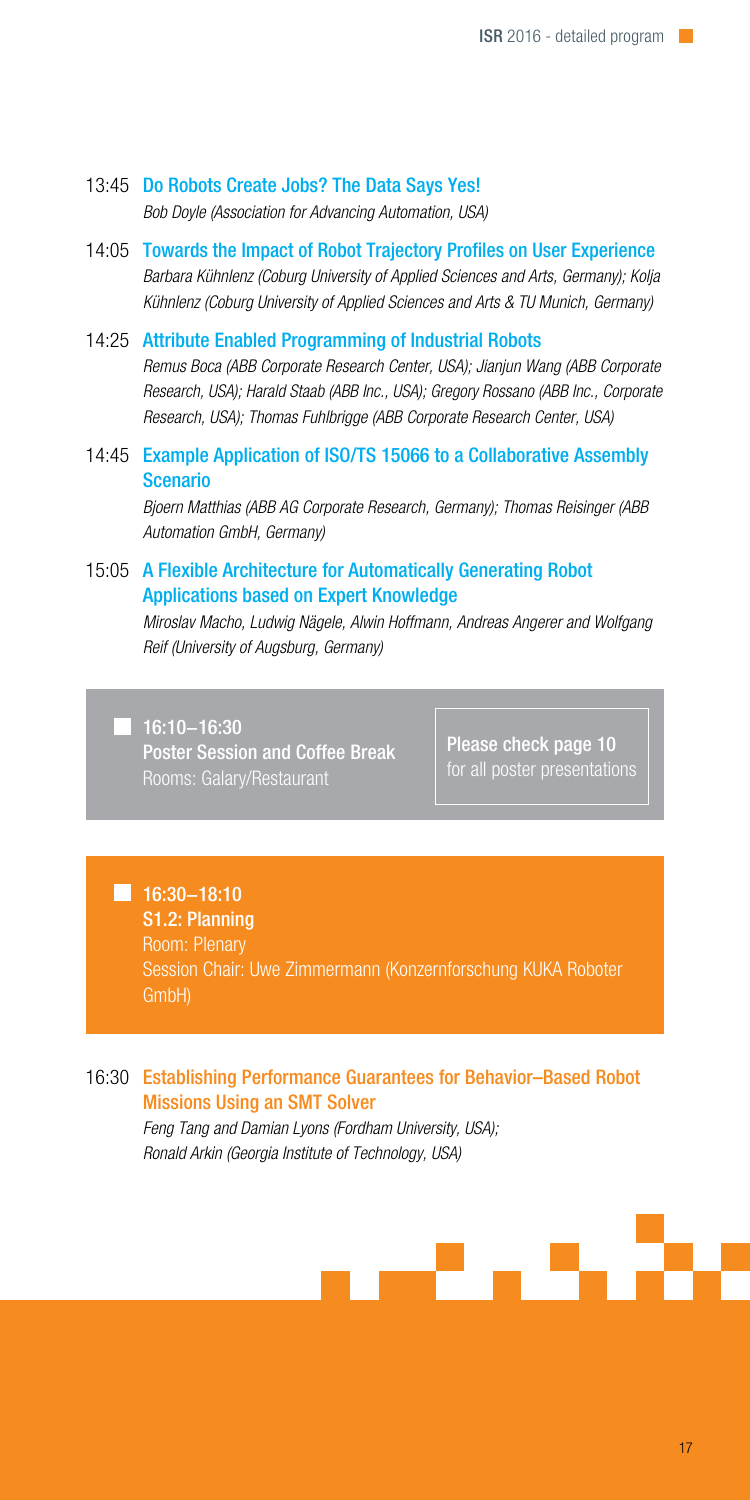- 16:50 Industrial implementation of a multi–task redundancy resolution at velocity level for highly redundant mobile manipulators Christian Scheurer and Mario Fiore (KUKA Roboter GmbH, Germany); Shashank Sharma (Bonn Rhine Sieg University of Applied Sciences, Germany)
- 17:10 Data–Driven Human Grasp Movement Analysis Hamal Marino and Marco Gabiccini (University of Pisa, Italy); Ales Leonardis (The University of Birmingham, United Kingdom); Antonio Bicchi (University of Pisa, Italy)
- 17:30 Distance Metrics for Path Planning with Dynamic Roadmaps Andreas Völz and Knut Graichen (Ulm University, Germany)

 $16:30-18:10$ S2.2: Technologies Room 1 Session Chair: Bernd Kuhlenkötter (Ruhr-Universität Bochum, Germany)

- 16:30 Fast Edge–Based Detection and Localization of Transport Boxes and Pallets in RGB–D Images for Mobile Robot Bin Picking Dirk Holz (University of Bonn, Germany)
- 16:50 May I be your Personal Coach? Bringing Together Person Tracking and Visual Re–identification on a Mobile Robot Tim Wengefeld, Markus Eisenbach, Thanh Trinh and Horst–Michael Gross (Ilmenau University of Technology, Germany)
- 17:10 Texture Characterization with Semantic Attributes: Database and Algorithm Richard Bormann, Dominik Esslinger, Daniel Hundsdoerfer and Martin Hägele (Fraunhofer IPA, Germany)
- 17:30 ENACT: An Efficient and Extensible Entity–Actor Framework for Modular Robotics Software Components Tobias Werner, Michael Gradmann, Eric Orendt, Maximilian Sand and Michael Spangenberg (Universität Bayreuth, Germany); Dominik Henrich (University of Bayreuth, Germany)

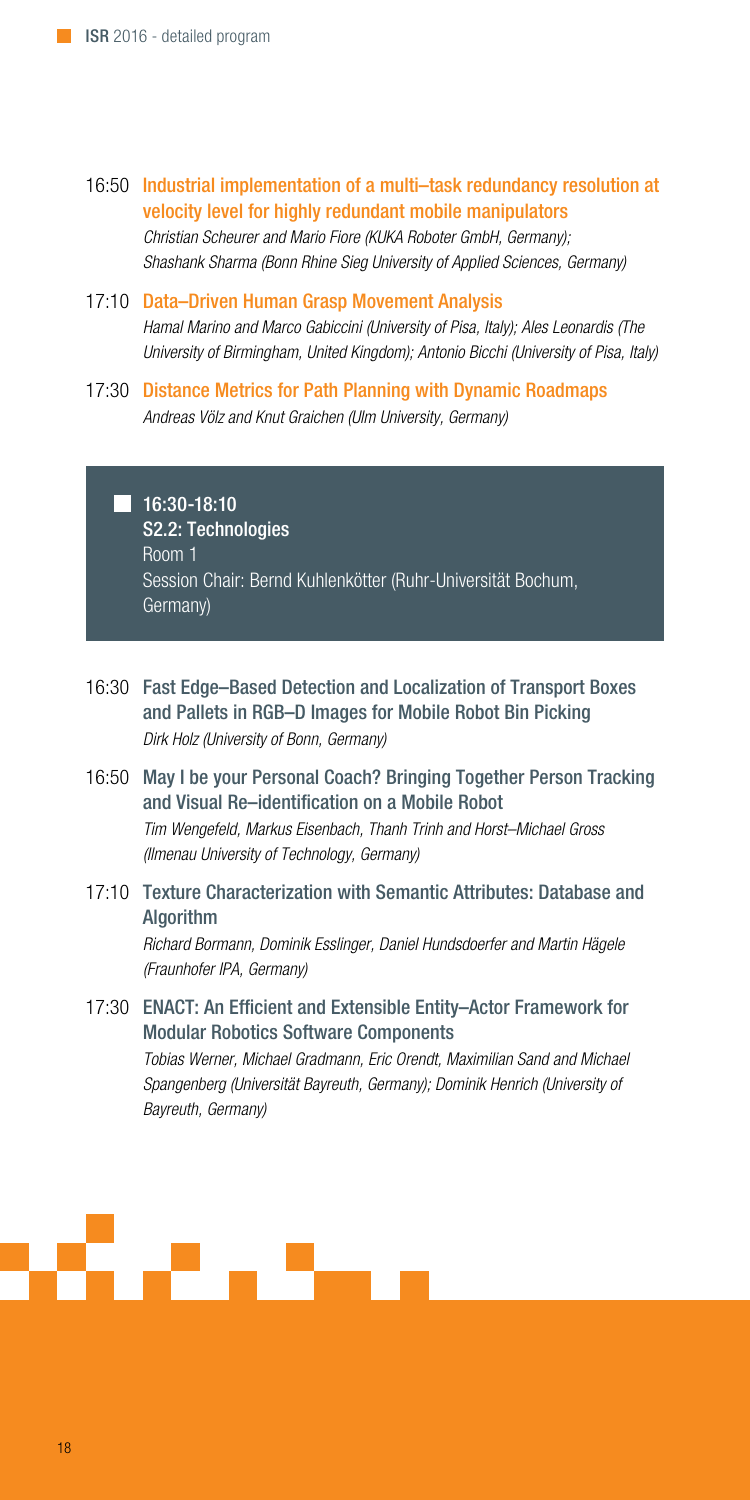### 17:50 Affordance Estimation For Vision–Based Object Replacement on a Humanoid Robot

Wail Mustafa (University of Southern Denmark, Denmark); Mirko Wächter (Institute for Anthropomatics, Karlsruhe Institute of Technology, Germany); Sandor Szedmak (University of Innsbruck, Austria); Alejandro Agostini (University of Göttingen, Germany); Dirk Kraft (University of Southern Denmark, Denmark); Tamim Asfour (Karlsruhe Institute of Technology (KIT), Germany); Justus H. Piater (University of Innsbruck, Austria); Florentin Wörgötter (University of Goettingen, Germany); Norbert Krueger (University of Southern Denmark, Denmark)

### 16:30-18:10

S3.2: Industrial Robots – Technologies Room 2 Session Chair: Heinz Wörn (Karlsruhe Institute of Technology (KIT), Germany)

- 16:30 A Framework for Robot Control Software Development and Debugging Using a Real–Time Capable Physics Simulation Fabian Aichele, Björn Schenke, Bernd Eckstein and Albert Groz (TruPhysics GmbH, Germany)
- 16:50 Modularization of skill ontologies for industrial robots Ludwig Jacobsson and Jacek Malec (Lund University, Sweden)
- 17:10 User–Defined Transition between Path Segments in Terms of Tolerances in Speed and Position Deviationdefin

Wolfgang Weber (University of Applied Sciences Darmstadt, Germany); Alexander König (University of Applied Sciences Darmstadt, Germany); Dany Nodem (University of Applied Sciences Darmstadt, Germany)

- 17:30 Robot Assembly Skills based on Compliant Motion Control Fan Dai (ABB AG & Corporate Research, Germany); Arne Wahrburg, Bjoern Matthias and Hao Ding (ABB AG Corporate Research, Germany)
- 17:50 Editing and synchronizing multi–robot playback programs Michael Riedl, Johannes Baumgartl and Dominik Henrich (University of Bayreuth, Germany)

### ■ 19:45 -22:30

Conference Dinner at Augustiner Keller München IERA and Engelberger Award Ceremony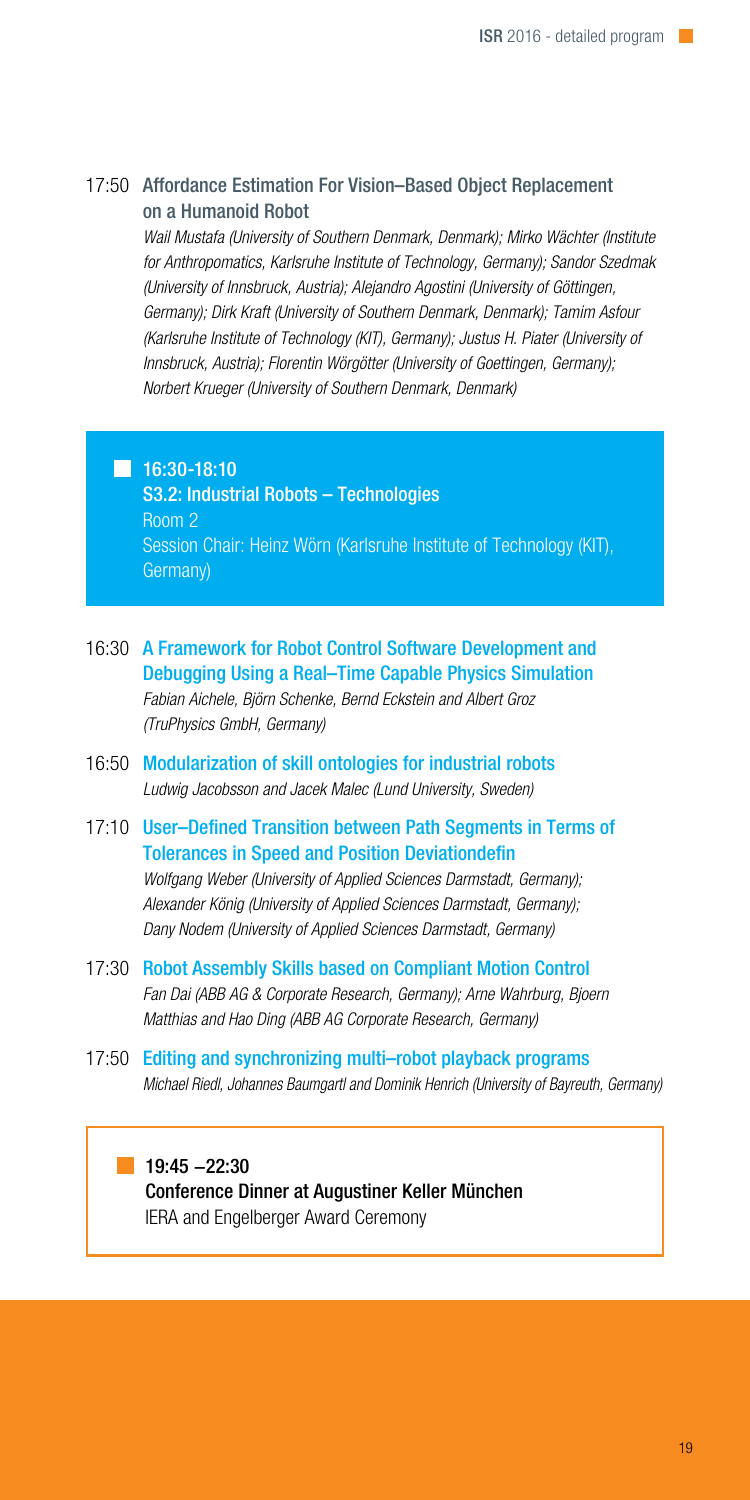### Wednesday, June 22, 2016

09:00−10:20 S1.3: Control Room: Plenary Session Chair: tba

- 09:00 From Virtual Testbeds to real lightweight robots: Development and deployment of control algorithms for soft robots, with particular reference to industrial peg–in–hole insertion tasks Georgij Grinshpun, Torben Cichon and Dipika Dipika (RWTH – Aachen University, Germany); Juergen Rossmann (Technical University of Aachen, Germany)
- 09:20 Experimental verification of the advantages of a modular open chain metamorphic manipulator Charalampos Valsamos (University of Patras & Mechanical Eng. and Aeronautics Dpt., Greece); Vassilis Moulianitis (University of the Aegean, Greece); Nikos Aspragathos (University of Patras, Greece)
- 09:40 Online Calibration of Industrial Robots using Inertial Sensors Hendrik Vieler (ISW – University of Stuttgart, Germany); Armin Lechler (University of Stuttgart, Germany); Jochen Grimm (ISW – University of Stuttgart, Germany)
- 10:00 Practical trajectory design for semi–automation of forestry cranes Szabolcs Fodor (Umeå University, Sweden)

■ 09:00-10:00

S4.1: Service Robot Technologies Room 1 Session Chair: Tamim Asfour (Karlsruhe Institute of Technology (KIT), Germany)

09:00 Energy–Aware Mobile Robot Exploration Micha Rappaport (University of Klagenfurt, Austria)

09:20 Autonomous Surveying of Underfloor Voids Miguel Julia (Q–Bot Limited, United Kingdom); Mathew Holloway (Imperial College London, United Kingdom); Oscar Reinoso (Miguel Hernández University, Spain); Peter Childs (Imperial College London, United Kingdom)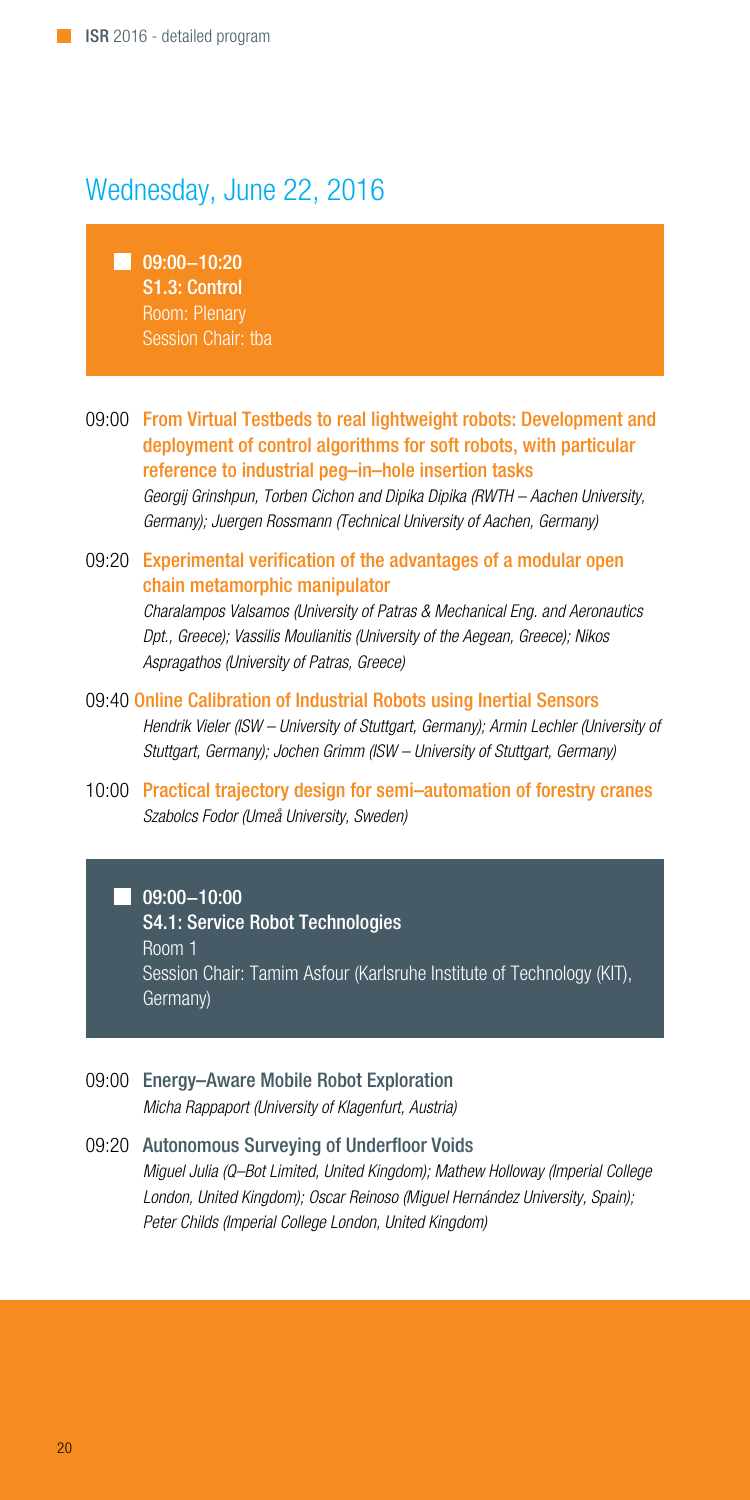09:40 An new kinematic of a spherical joint for service robots Tim Fröhlich (Fraunhofer IPA, Germany)

09:00−10:20 S3.3: Human-Robot Cooperation Room 2 Session Chair: Martin Hägele (Fraunhofer IPA, Germany)

- 09:00 New development for flexible robot supported quality investigations in the field of Human Robot Collaboration in automotive industries Sebastian Keller (BTU Cottbus – Senftenberg, Germany); Steffen Bindel and Alexander König (BMW Group, Germany)
- 09:20 Sensor Glove for an Intuitive Human–Machine Interface for Exoskeletons as Manual Load Handling Assistance Patrick Stelzer, Werner Kraus and Andreas Pott (Fraunhofer IPA, Germany)
- 09:40 Smart Workbench: Towards Optimal User Assistance in Industrial Human–Robot Applications Johannes Höcherl (Ostbayerische Technische Hochschule Regensburg, Germany); Thomas Schlegl (OTH Regensburg, Germany)
- 10:00 Model Predictive Contact Control for Human–Robot Interaction Angelika Zube, Jonas Hofmann and Christian Frese (Fraunhofer IOSB, Germany)

10:20−10:40 Poster Session and Coffee Break Rooms: Gallery/Restaurant

Please check page 10 for all poster presentations

10:40−11:40 S4.2: Assistive Robots Room: Plenary Session Chair: Sven Behnke (University of Bonn, Germany)–requested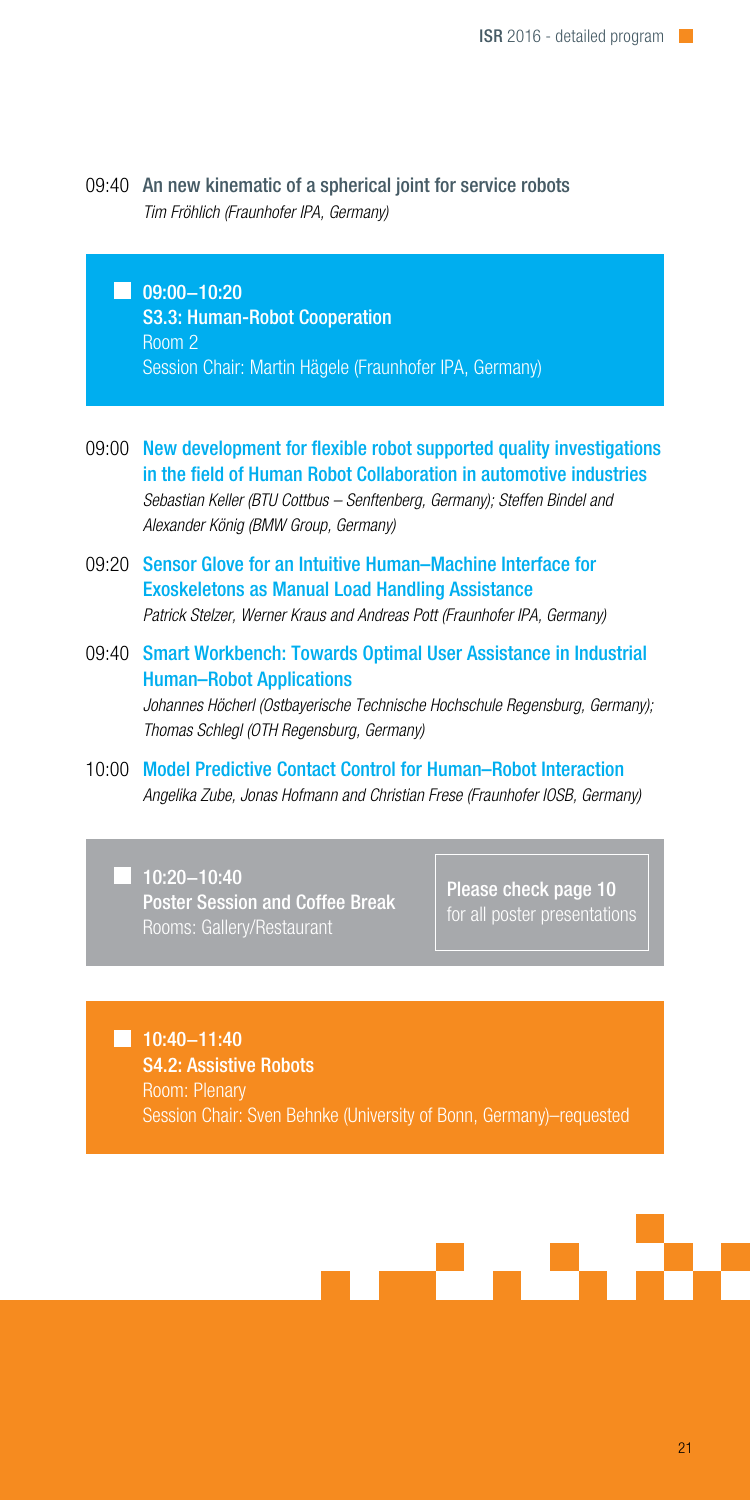- 10:40 Control and Analysis of a Therapeutic Massage Robot: A Milestone of Human–Robot in Physical Contact Ren C. Luo, Chien–Wei Hsu and Shen–Yu Chen (National Taiwan University, Taiwan)
- 11:00 A Sampling–Based Tree Planner for Navigation Among Movable Obstacles Elisa Tosello and Nicola Castaman (University of Padua, Italy); Enrico Pagello (University Padova, Italy)
- 11:20 What Older Adults would Like a robot to Do in Their Homes First results from a User Study in the Homes of Users Markus Vincze (Vienna University of Technology, Austria)

#### $10:40-11:40$

S4.3: Service Robot Applications Room 1 Session Chair: Tamim Asfour (Karlsruhe Institute of Technology (KIT), Germany)

### 10:40 Enabling Autonomous Locomotion into Sand – A Mobile and Modular Drilling Robot

Felix Becker and Simon Börner (Technische Universität Ilmenau, Germany); Roy Lichtenheldt (German Aerospace Center (DLR) – Institute of System Dynamics and Control, Germany); Klaus Zimmermann (TU Ilmenau, Germany)

11:00 A robot for spray applied insulation in underfloor voids Mathew Holloway (Imperial College London, United Kingdom); Miguel Julia (Q–Bot Limited, United Kingdom); Peter Childs (Imperial College London, United Kingdom)

### 11:20 Automatic Tire Changing of Large Mining Vehicles with Industrial Robots

Harald Staab (ABB Inc., USA); Remus Boca (ABB Corporate Research Center, USA); Carlos Martinez (ABB, USA); Gregory Rossano, Will Eakins and Dan Lasko (ABB Inc., Corporate Research, USA); Thomas Fuhlbrigge (ABB Corporate Research Center, USA)

- $10:40-11:40$ 
	- S3.4: Control

Room 2

Session Chair: Martin Hägele (Fraunhofer IPA, Germany)–requested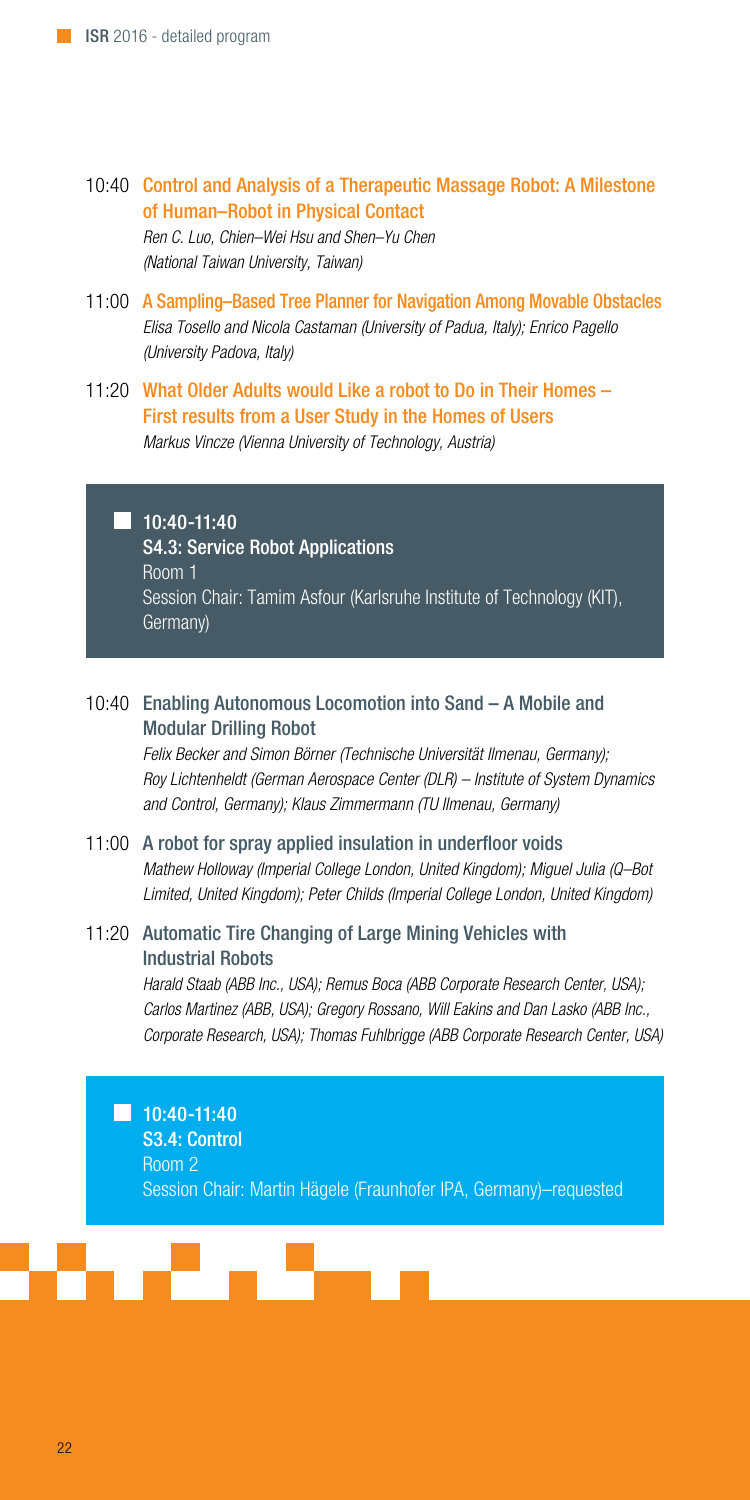10:40 Sensorless Null–Space Admittance Control for Redundant **Manipulators** 

> Arne Wahrburg and Bjoern Matthias (ABB AG Corporate Research, Germany); Fan Dai (ABB AG & Corporate Research, Germany); Hao Ding (ABB AG Corporate Research, Germany)

- 11:00 A wireless haptic data suit for controlling humanoid robots Alessandro Graziano, Paolo Tripicchio, Emanuele Ruffaldi and Carlo Avizzano (Scuola Superiore Sant'Anna, Italy)
- 11:20 Fault propagation and graph–based path generation for skill–based robot programming

Christian Lehmann and Duc Tho Le (Brandenburg University of Technology, Germany)

■ 11:40-12:25 K3: Keynote: Peer Fischer Room: Plenary

12:25−13:45 Poster Session and Lunch Rooms: Gallery

Please check page 10

■ 13:45−14:30 K4: Keynote: Dario Floreano Room: Plenary

■ 14:30-15:30 S3.5: Industrial Robots – Planning Room: Plenary Session Chair: Arturo Baroncelli (IFR, Italy)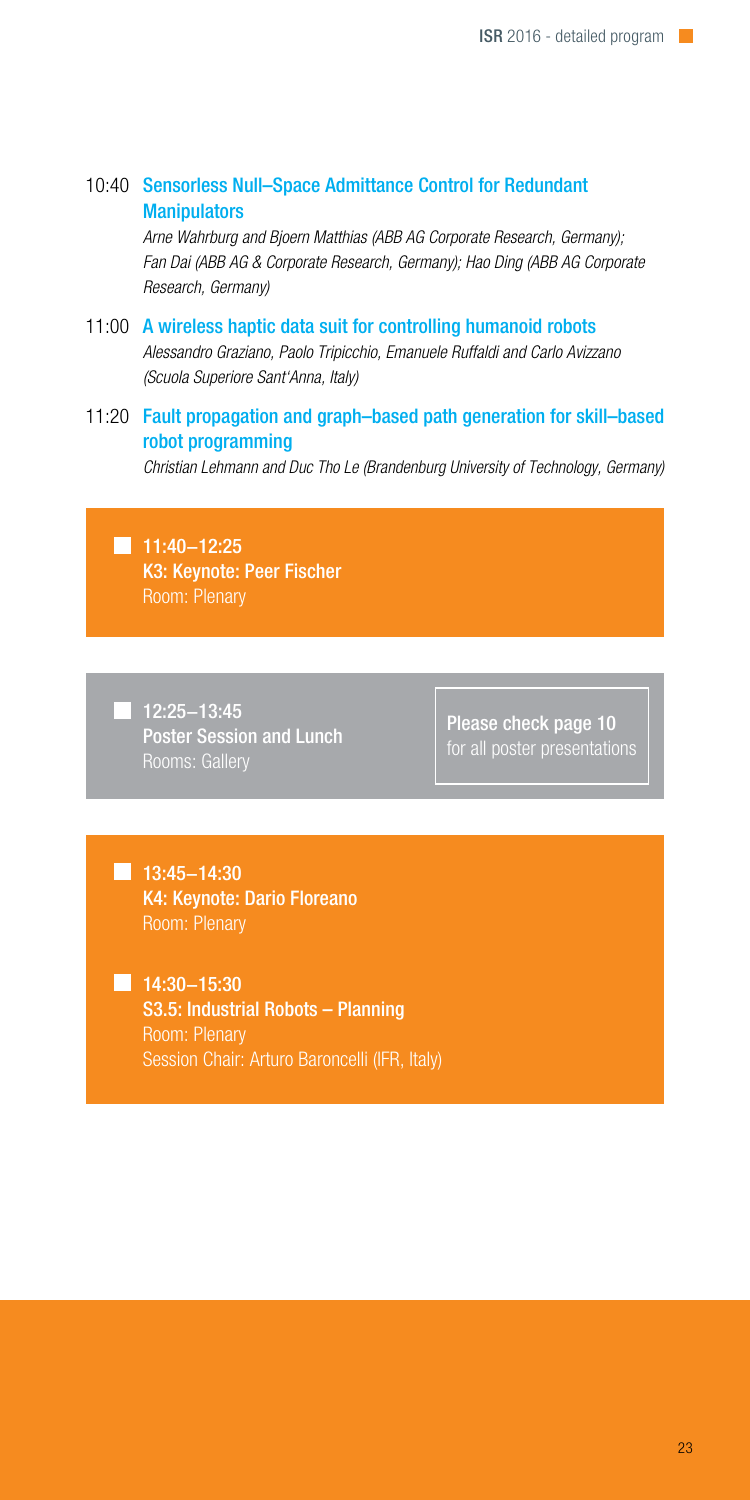### 14:30 Planning and Execution of Collision–free Multi–robot Trajectories in Industrial Applications

Andreas Angerer, Alwin Hoffmann and Michael Vistein (University of Augsburg, Germany); Jonghwa Kim (University of Augsburg & Institut für Informatik, Germany); Wolfgang Reif (University of Augsburg, Germany); Lars Larsen and Michael Kupke (German Aerospace Center, Germany)

### 14:50 Anytime Assembly Sequence Planning Robert Andre (Technische Universität Chemnitz, Germany); Ulrike Thomas (Chemnitz University of Technology, Germany)

### 15:10 A Complete Automated Chain For Flexible Assembly using Recognition, Planning and Sensor–Based Execution

Korbinian Nottensteiner (German Aerospace Center (DLR), Institute for Robotics and Mechatronics, Germany); Tim Bodenmüller, Michael Kassecker, Maximo Roa and Andreas Stemmer (DLR, Germany); Daniel Seidel (TU Munich, Germany); Ulrike Thomas (Chemnitz University of Technology, Germany)

 $14:30-15:30$ S5: New Robotics Applications Room 1 Session Chair: Kurt Nielsen (Forskerparken 10F, Denmark)–requested

### 14:30 Improved Ergonomics via an Intelligent Movement and Gesture Detection Jacket

Jan Kuschan, Henning Schmidt and Jörg Krüger (Fraunhofer IPK, Germany)

### 14:50 Development and Control of the Multi–Legged Robot MANTIS Sebastian Bartsch (DFKI Bremen GmbH – Robotics Innovation Center, Germany); Marc Manz (German Research Center for Artificial Intelligence (DFKI), Germany); Peter Kampmann (DFKI GmbH – Robotics Innovation Center, Germany); Hendrik Hanff (DFKI GmbH, Germany); Alexander Dettmann (DFKI GmbH – Robotics Innovation Center Bremen, Germany); Malte Langosz (DFKI GmbH, Germany); Kai von Szadkowski (University of Bremen, Germany); Jens Hilljegerdes (DFKI GmbH – Robotics Innovation Center, Germany); Marc Simnofske (DFKI Deutsches Forschungszentrum für Künstliche Intelligenz, Germany); Philipp Kloss (DFKI GmbH, Germany); Manuel Meder (University of Bremen, Germany); Frank Kirchner (German Research Center for Artificial Intelligence (DFKI) GmbH, Bremen, Germany)

### 15:10 The Neurorobotic Platform: A simulation environment for brain– inspired robotics

Florian Röhrbein (Technical University of Munich, Germany); Marc–Oliver Gewaltig (EPFL, Switzerland); Cecilia Laschi (SSSA, Italy); Gudrun J. Klinker (Technische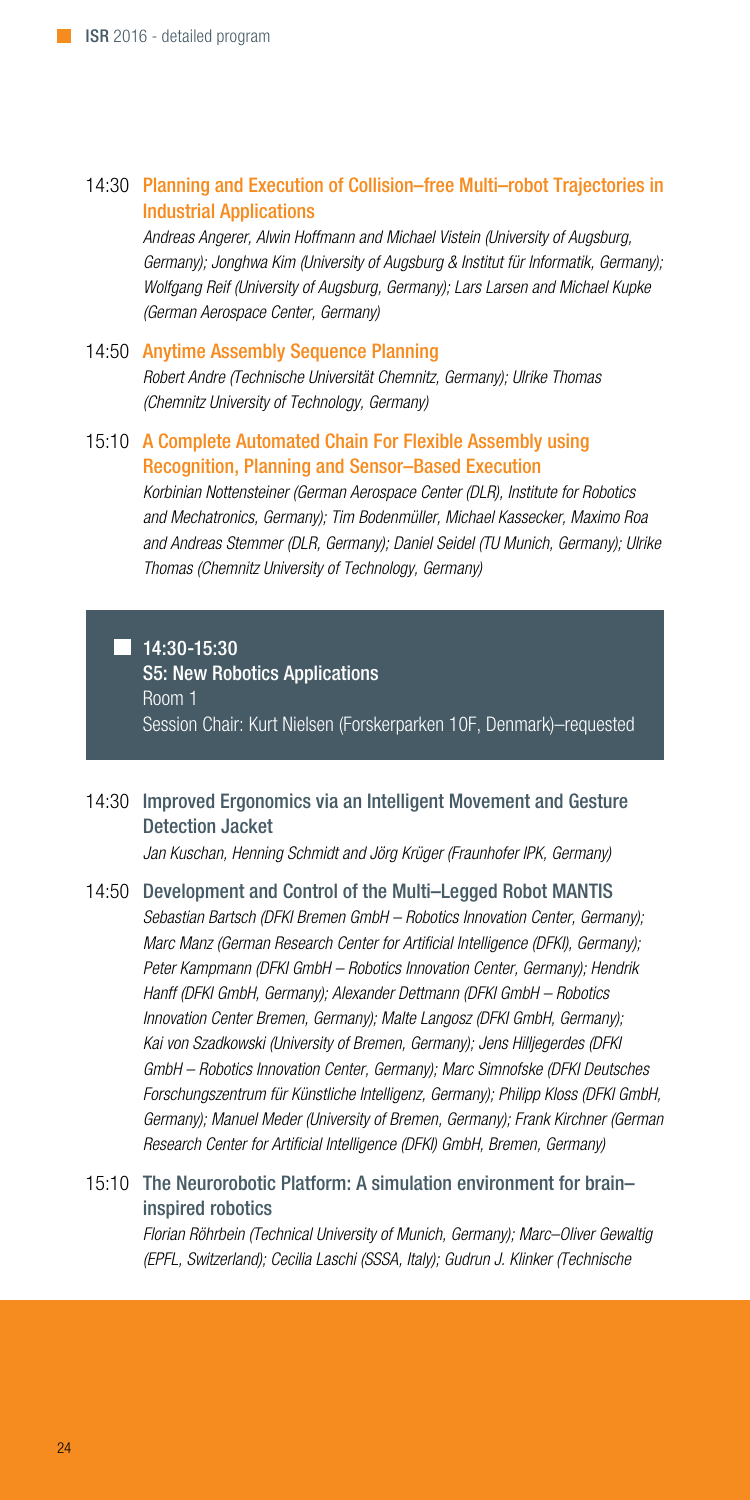Universitaet Muenchen, Germany); Paul Levi (FZI, Germany); Alois Knoll (Technical University Munich Garching, Germany)

 $14:30 - 15:30$ S3.6: Industrial Robots: Vision, Environment Room 2 Session Chair: tba

14:30 Camera–based Obstacle Classification for Automated Reach Trucks using Deep Learning

Marian Himstedt (University of Lübeck, Germany); Erik Maehle (University of Lubeck, Germany)

14:50 Real–time bearing fault probability estimation using onsite learning for industrial robots

Joung Ji Hoon and Lim Hyunkyu (Hyundai Heavy Industries Co,. Ltd., Korea)

15:10 Using a Flexible Skill–Based Approach to Recognize Objects in Industrial Scenarios

> Rasmus Andersen, Casper Schou, Jens Damgaard and Ole Madsen (Aalborg University, Denmark)

15:30−15:50 Poster Session and Lunch Rooms: Gallery/Restaurant

Please check page 10 for all poster presentations

### $15:50-17:10$ S3.7: Industrial Robots − Coating, Painting, Welding Room: Plenary Session Chair: Arturo Baroncelli (IFR, Italy)

### 15:50 Automated spray coating of complex 2.5D workpieces in small batch sizes with complex geometries in throughput by an innovative machine combination

Denise Klose and Thorsten Schüppstuhl (Technische Universität Hamburg–Harburg, Germany); Dominik Osthues (Venjakob Maschinenbau GmbH & Co. KG, Germany)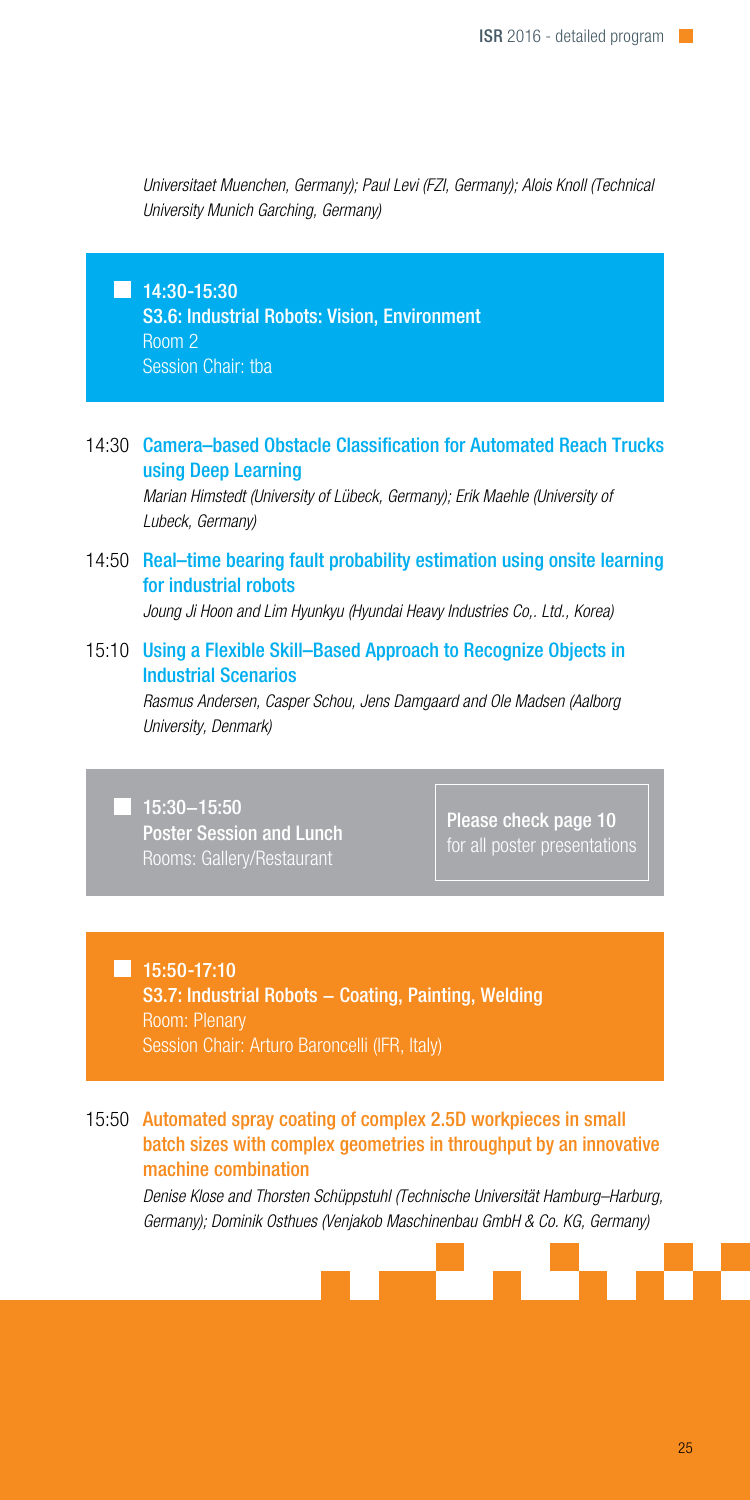- 16:10 Automatic Gyro Effect Simulation for Robotic Painting Application Xiongzi Li (ABB Robotics, USA)
- 16:30 Detection of Assembly Variations for Automatic Program Adaptation in Robotic Welding Systems

Alexander Kuss and Ulrich Schneider (Fraunhofer IPA, Germany); Thomas Dietz (Fraunhofer Institute for Manufacturing Engineering and Automation (IPA), Germany); Alexander Verl (University of Stuttgart, Germany)

16:50 New Applications of Cutting and Welding Robots with Automatic Offline–Programming

Jobst Bickendorf (Autocam Informationstechnik GmbH, Germany)

#### $15:50-17:10$

S3.8: Industrial Robots: Assembly, Manufacturing Room 1 Session Chair: Bjoern Matthias (ABB AG Corporate Research, Germany)

- 15:50 Teaching door assembly tasks in uncertain environment Stefano Michieletto and Francesca Stival (University of Padova, Italy); Enrico Pagello (University Padova, Italy)
- 16:10 A variant–flexible assembly cell for hydraulic valve sections using a sensitive lightweight robot Christian Lehmann (Brandenburg University of Technology, Germany); Jost Philipp Städter (Brandenburg University of Technology Cottbus – Senftenberg, Germany); Kornelius Wächter (Brandenburg University of Technology, Germany)
- 16:30 Analysis and Development of the Fused Layer Manufacturing Process using Industrial Robots Michael Rieger (Ruhr–Universität Bochum & Lehrstuhl für Produktionssyssteme, Germany); Benjamin Johnen (Ruhr–Universität Bochum, Germany); Bernd Kuhlenkötter (Ruhr–Universität Bochum, Lehrstuhl für Produktionssysteme (LPS), Germany)
- 16:50 Repair of Composite Structures with a Novel Human–Machine System

Rebecca Rodeck and Thorsten Schüppstuhl (Technische Universität Hamburg– Harburg, Germany)

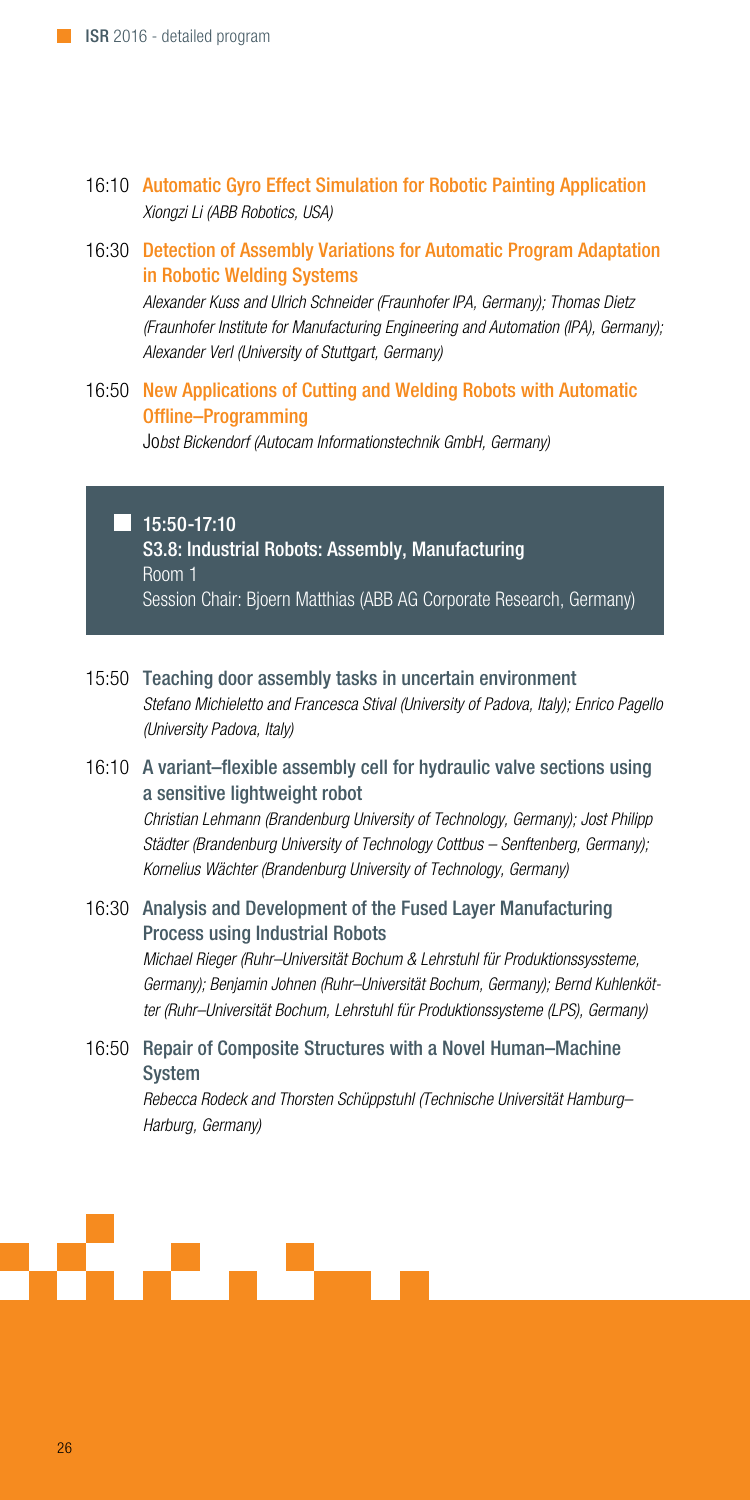15:50-17:10 S3.9: Industrial Robots: Handling, Forming, Processing Room 2 Session Chair: Christian Schlosser (TU-Hamburg-Harburg, Germany)

### 15:50 Machine Learning In Incremental Sheet Metal Forming Denis D. Störkle, Patrick Seim and Lars Thyssen (Ruhr Universität Bochum, Germany); Bernd Kuhlenkötter (Ruhr–Universität Bochum, Germany)

### 16:10 Robot based automation of artistic stone surface production

Gregor Steinhagen (TU Dortmund, Institute of Production Systems, Germany); Johannes Braumann (Association for Robots in Architecture | University for Arts and Design Linz, Austria); Carsten Krewet (TU Dortmund University, Institute of Production Systems, Germany); Jan Brüninghaus and Sigrid Brell–Cokcan (RWTH Aachen University, Chair of Individualized Building Production, Germany); Bernd Kuhlenkötter (Ruhr–Universität Bochum, Lehrstuhl für Produktionssysteme (LPS), Germany)

- 16:30 Mixed Case Palletizing with Industrial Robots Christian Wurll (Swisslog Automation GmbH, Germany)
- 16:50 Automatic programming and control for robotic deburring Julian Ricardo Diaz Posada, Shivaram Kumar and Ulrich Schneider (Fraunhofer IPA, Germany); Thomas Dietz (Fraunhofer Institute for Manufacturing Engineering and Automation (IPA), Germany); Alexander Verl (Stuttgart University, Germany)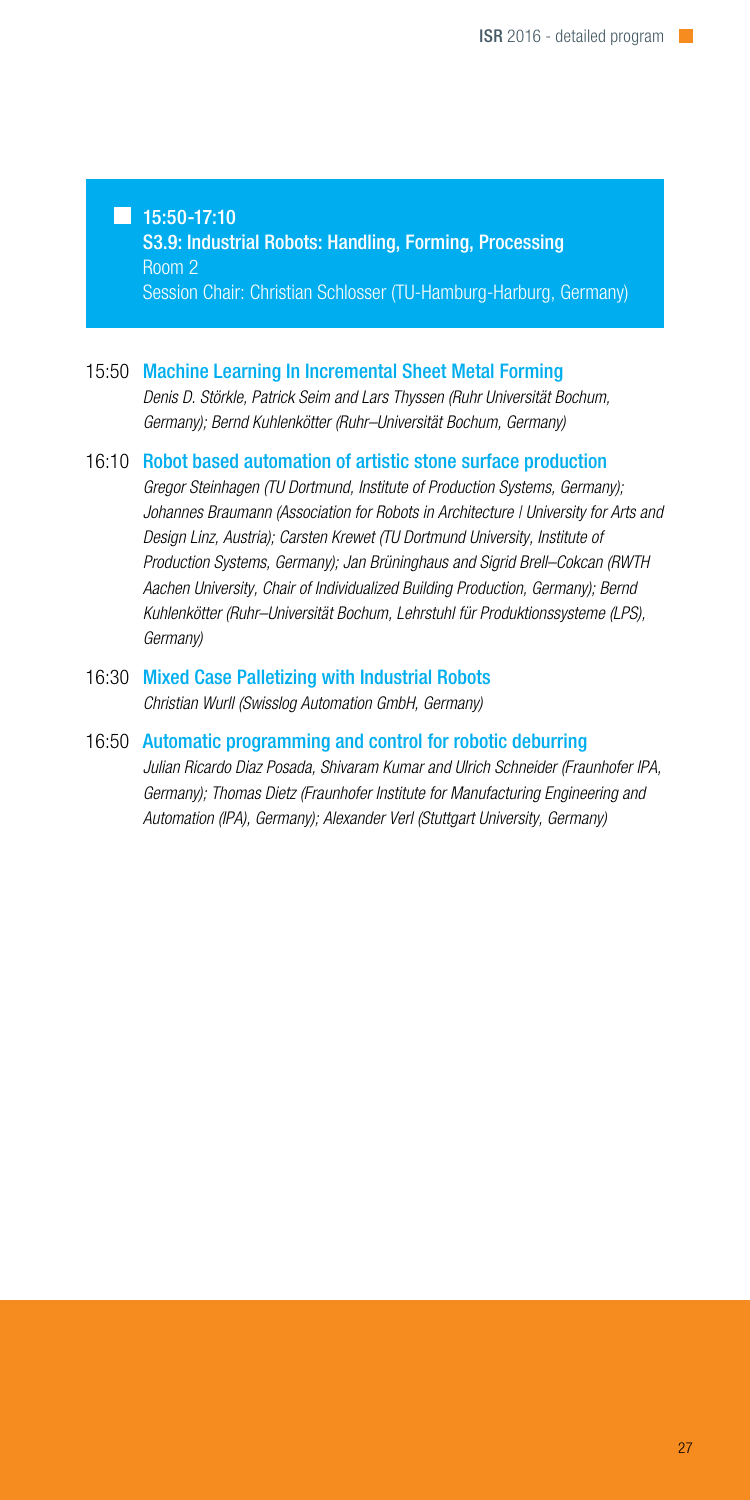

## General Information

### **Contact**

For detailed information please contact:

VDE-Conference Services Ms. Jasmin Kayadelen Stresemannallee 15 60596 Frankfurt Germany

Tel. +49 69 6308-275 Fax +49 69 6308-144 E-mail: vde-conferences@vde.com

### **Website**

Visit the ISR 2016 homepage for getting the latest information related to the conference: www.isr2016.org

### Registration Desk Hours

Tuesday, June 21, 2016, 08:00-18:00 Wednesday, June 22, 2016, 08:00-17:00 Availability by e-mail on-site E-mail: vde-conferences@vde.com



ISR 2016 online: www.isr2016.org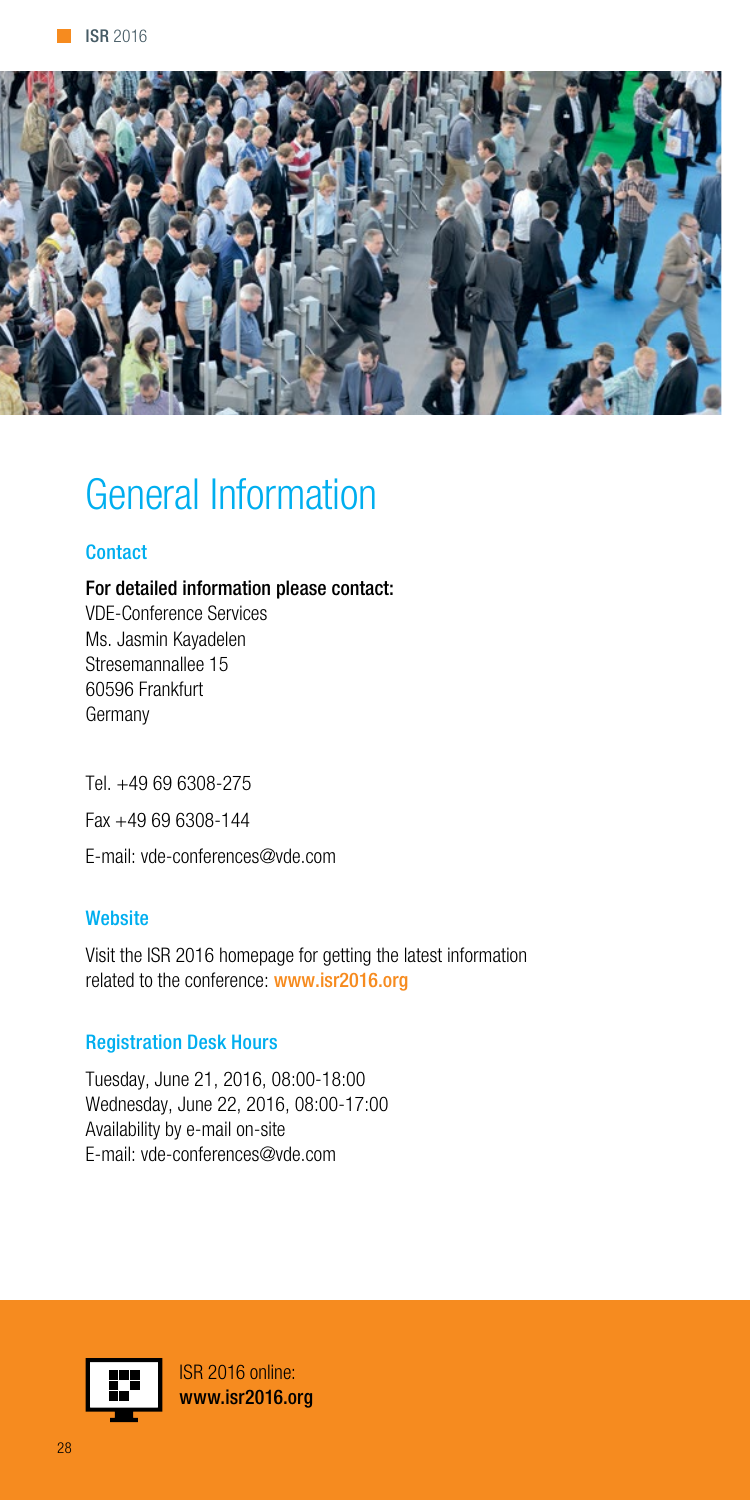## **Registration**

Please visit www.isr2016.org for registration and information regarding the registration.

|                                | Early Bird (until May 1, 2016) | Regular        |
|--------------------------------|--------------------------------|----------------|
| Non-Member                     | <b>EUR 770</b>                 | <b>EUR 870</b> |
| VDE Member *                   | <b>EUR 700</b>                 | <b>EUR 800</b> |
| Students */**                  | <b>EUR 150</b>                 | <b>EUR 200</b> |
| Presenting Author (1-2 Papers) | <b>EUR 370</b>                 | <b>EUR 470</b> |
|                                | <b>Additional Bookings</b>     |                |
| Dinner Ticket                  | <b>EUR 90</b>                  |                |
| additional Proceeding USB      | <b>EUR 60</b>                  |                |

\* Copy of membership/student certification required. E-mail to vde-conferences@vde.com or by fax to +49 69 6308-144 in order to validate the registration. Otherwise full registration fee applies.

\*\* Excluding Conference Dinner. Can be purchased extra.

### Free access to AUTOMATICA and IT2Industry



The conference registration includes admission to the AUTOMATICA and IT2Industry trade fairs. For the first time ever, IT2Industry will present solutions for the Internet of Things (IoT) in industrial use. It is an International Trade Fair and Open

Conference that is embedded in the **AUTOMATICA** fair and presents intelligent, digitally networked working environments. It combines the key topics of production, automation, information technology and IT security in a single event.

### **Proceedings**

All papers/posters accepted for presentation at the conference will be published as USB-Stick and included in IEEE Xplore. The USB-Stick will be handed on-site to all participants attending the conference.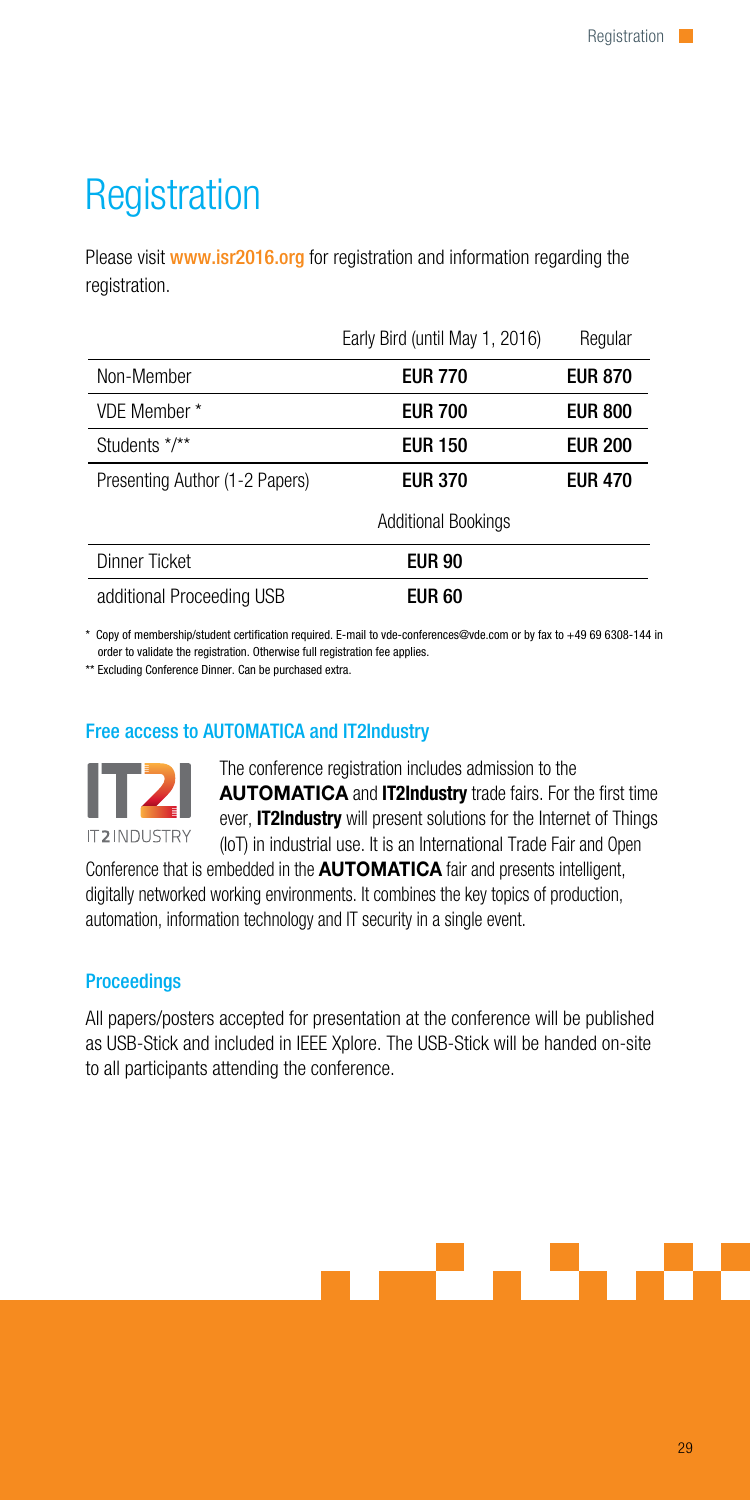### Munich and the Conference Venue

Munich, the capital of Bavaria, is one of Germany's most exciting travel destinations and offers variety for every visitor. The lively city consists of a mixture of visible history of almost one thousand years and modern spirit. Please visit the official website at www.munich.de for further information.

ISR 2016 will take place in the Press Center East, Entrance East. The Press Center East is connected to the Messe München exhibition center where the fair AUTOMATICA will take place.

### Hotel Reservation

For room reservation please check our website www.isr2016.org for accomodation. Further accommodation can be booked at:

### www.automatica-munich.com/accommodation

Please be aware that parallel to ISR 2016 there are several events taking place. We therefore recommend to book your room early.

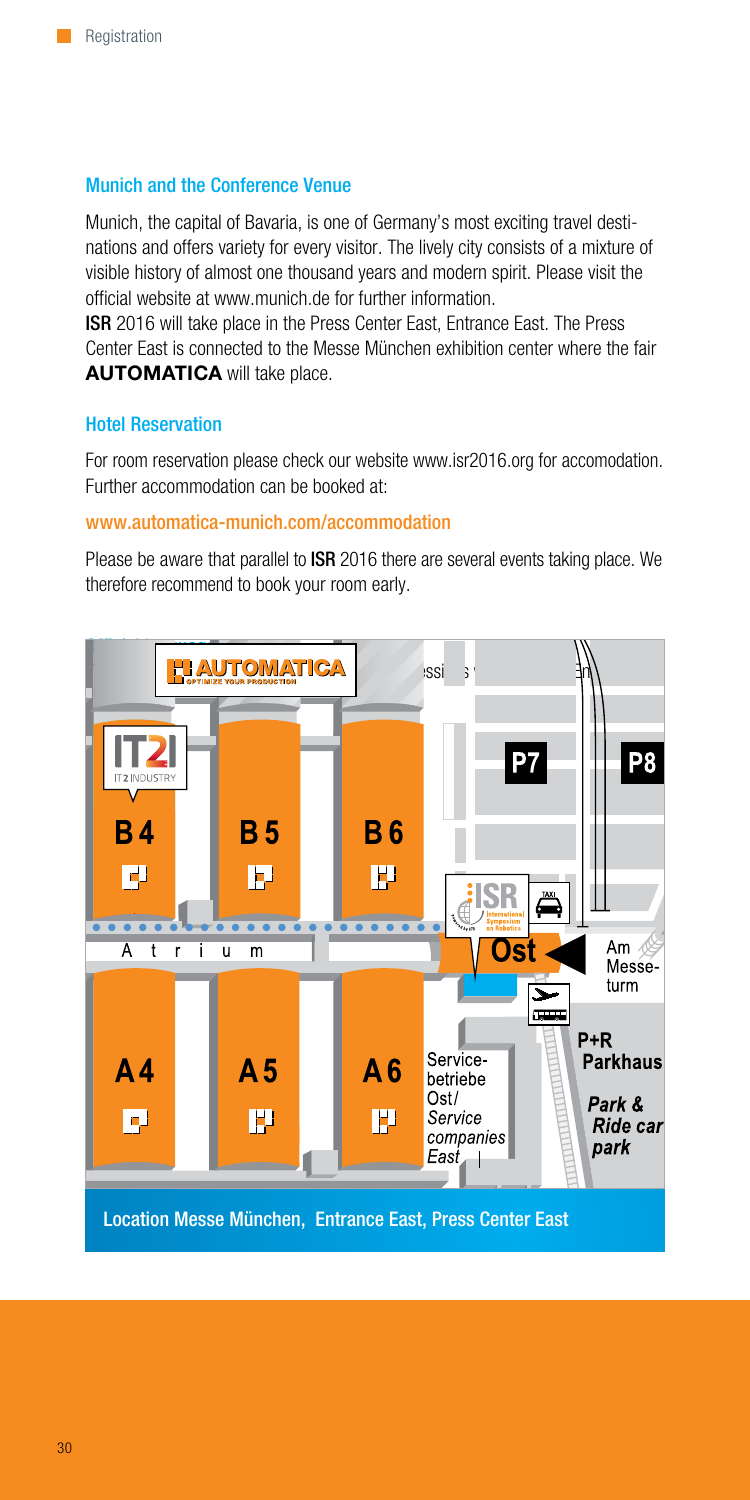### Social Program

The Conference Dinner and the Engelberg Award Ceremony will take place on June 21, 2016 in the Augustiner Keller (www.augustinerkeller.de) in Munich. Departure for the evening event will be from the conference venue, combined with a quided city bus tour.

The attendance is included in the conference fee (except Day Registration). Additional tickets may be ordered.

The highlight of the conference's gala dinner is the presentation of the final nominees of IERA Award and the Engelberger Award.

### IERA Award



In 2005 the IEEE Robotics and Automation Society (IEEE/ RAS) and the International Federation of Robotics (IFR) agreed to jointly sponsor the Invention and Entrepreneurship Award. The purpose of this award is to highlight and honor

the achievements of the inventors with value creating ideas and entrepreneurs who propel those ideas into world-class products. At the same time the joint disposition of the award underlines the determination of both organizations to promote stronger collaboration between robotics science and robotics industry. The annual presented award consists of a plaque and a USD 2,000 honorarium.

### Joseph F. Engelberger Award



Named after Joseph F. Engelberger, known throughout the world as the founding force behind industrial robotics, the Engelberger Robotics Award is the world's most prestigious robotics honor. The awards are awarded to outstanding indi-

viduals to honor excellent achievements in technology development, application, education and leadership.

### Insurance

The organizers may not be held responsible for any injury to participants or damage, theft and loss of personal belongings. Participants should therefore make their own insurance arrangements.

#### Venue

Messe München, Entrance East Am Messeturm 4 81829 München, Germany